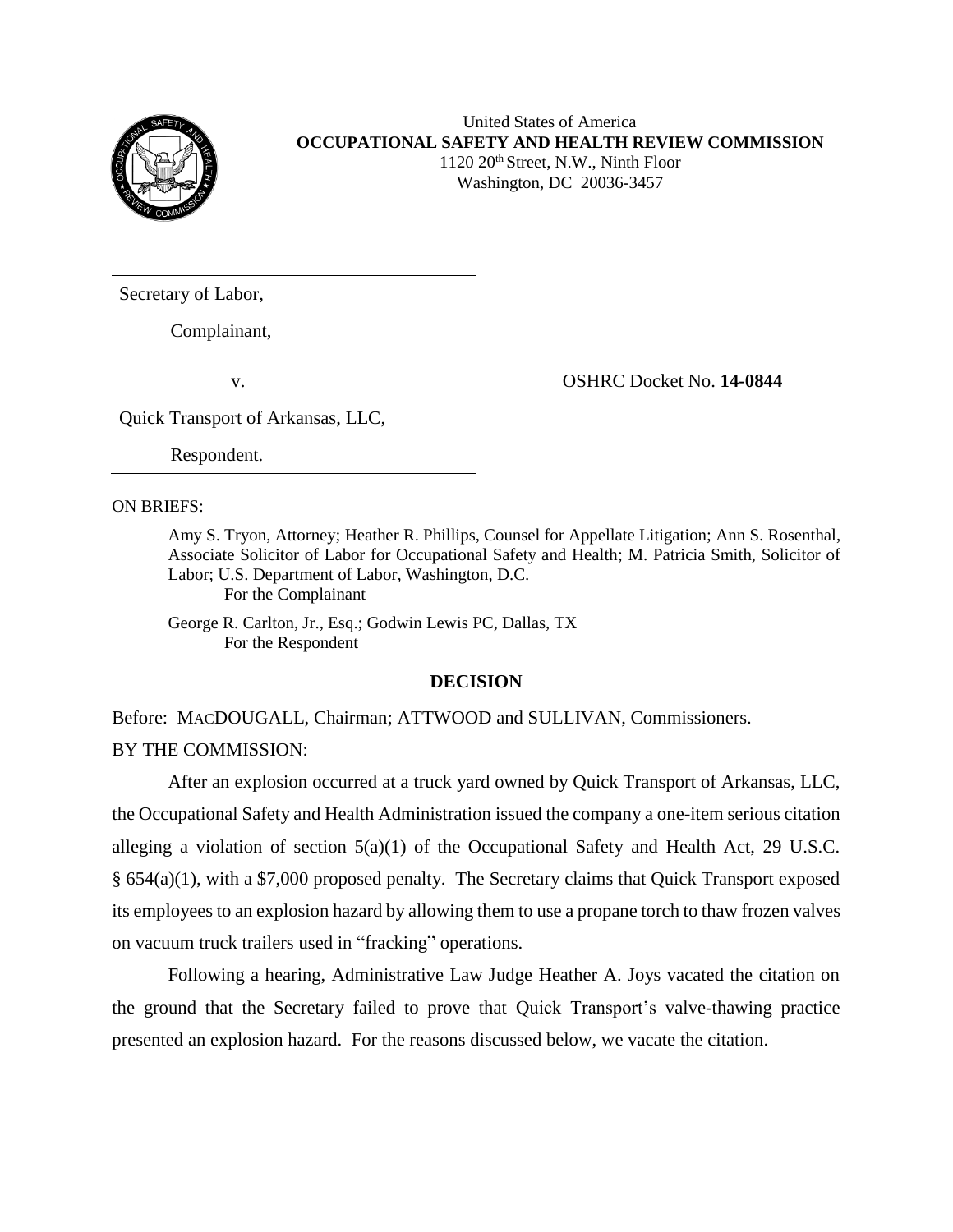### **BACKGROUND**

This case involves a "vacuum truck"<sup>1</sup> used to transport water that had been injected into the earth to extract oil or natural gas from a well in a fracking operation. In such operations, after being injected into the well, this "produced water" becomes mixed together with hydrocarbons and groundwater before being brought back to the surface. The term "produced water" refers both to the water injected into the earth and to the groundwater that was preexisting in the earth and brought to the surface as a byproduct of the extraction process. After produced water surfaces from a well, it is sent through a gas separator to remove the hydrocarbon material, and then it is funneled into holding tanks. Quick Transport specializes in hauling produced water to and from hydrocarbon well sites. The company uses vacuum trucks to remove produced water from the holding tanks at these sites and deliver it to storage sites, disposal sites, or to other wells to be reused for hydrocarbon extraction.<sup>2</sup>

The incident triggering the OSHA inspection at issue here occurred early one morning when a Quick Transport vacuum truck driver was inspecting his truck and its tank trailer before starting his work day. It had been very cold overnight and the valves on the rear of the tank trailer, which were left in the closed position the day before, had frozen shut. Two other Quick Transport drivers were also preparing for the work day, and the valves on their tank trailers were also frozen in the closed position. One of the drivers, DT, testified that it was "common" for drivers to leave the tank valves in the closed position at the end of the day, though he would not call it a "standard practice."

The other driver, DD, obtained a propane torch and used it to thaw the valves on his tank and DT's tank. He had used this same practice on four previous occasions and had learned to do it from watching other Quick Transport drivers do the same. After DD finished thawing both his and DT's valves, he passed the torch to the decedent so that he could use it to thaw his tank's valves. DD and DT were not watching the decedent and did not see him light or use the torch, but moments later they heard a loud explosion. DT testified that he felt a "pressure blast" and saw

 $<sup>1</sup>$  A "vacuum truck" has a tank trailer with suction lines and is designed to haul liquids.</sup>

<sup>&</sup>lt;sup>2</sup> Ouick Transport also owns two trucks that are permitted by the Arkansas Oil and Gas Commission to transport hydrocarbon-dense liquids like petroleum, but the company does not use these trucks to transport produced water. There is no dispute that the vacuum trucks at issue were never used to transport any substance other than produced water.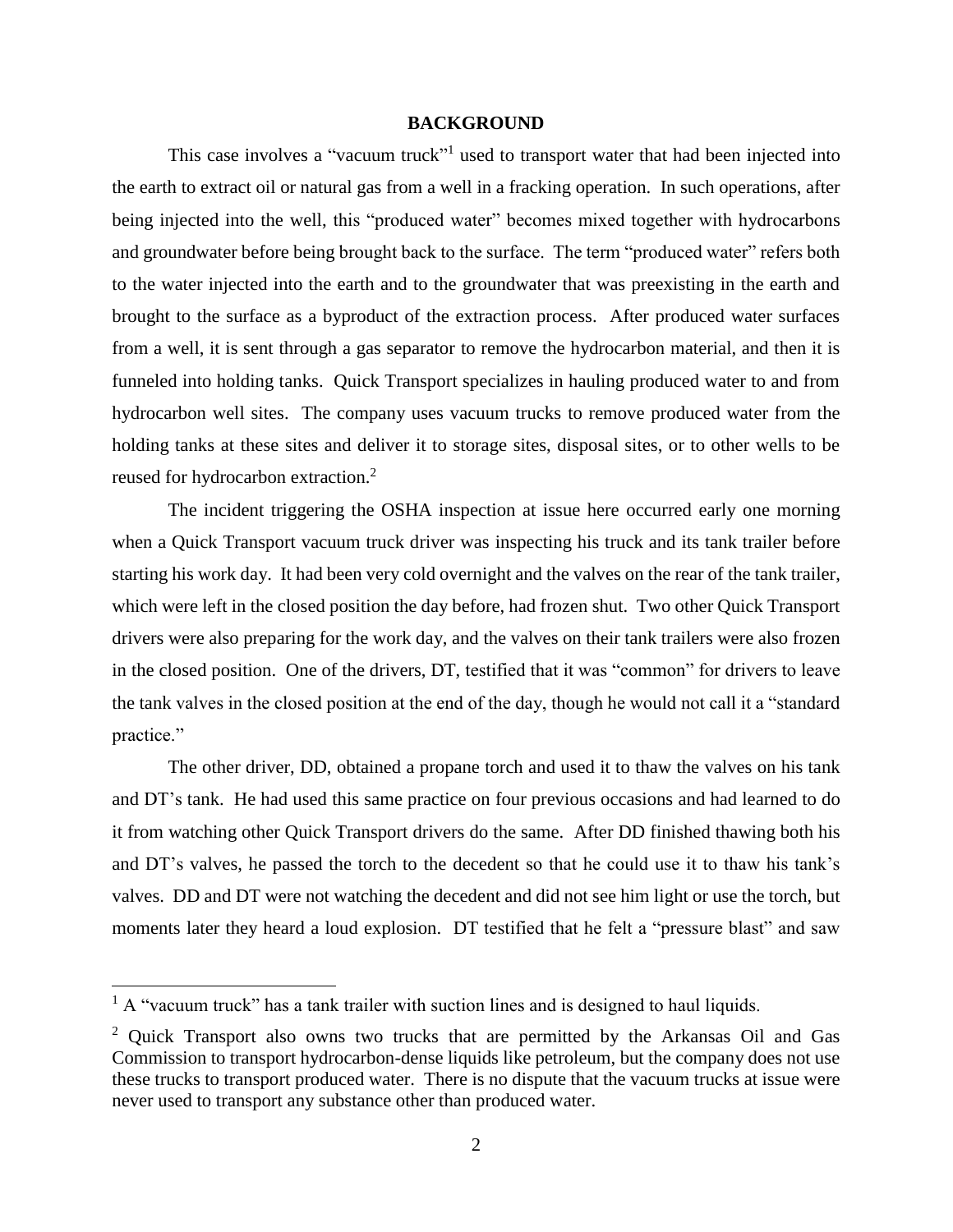faint "plumes" arising from the back of the decedent's tank trailer. DD testified that he saw two tank lids from the trailer flying through the air and a little "vapor." DD found the decedent lying about five feet from his truck.

### **DISCUSSION**

Section  $5(a)(1)$  of the Act, known as the general duty clause, states that "[e]ach employer . . . shall furnish to each of his employees employment and a place of employment which are free from recognized hazards that are causing or are likely to cause death or serious physical harm to his employees." 29 U.S.C. § 654(a)(1). To establish a violation of the general duty clause, the Secretary must prove: "(1) a condition or activity in the workplace presented a hazard; (2) the employer or its industry recognized the hazard; (3) the hazard was causing or likely to cause death or serious physical harm; and (4) a feasible and effective means existed to eliminate or materially reduce the hazard." *S. J. Louis Constr. of Tex.*, 25 BNA OSHC 1892, 1894 (No. 12-1045, 2016).

Here, the judge found that the Secretary failed to prove that Quick Transport's valvethawing practice presented an explosion hazard.<sup>3</sup> According to the judge, the Secretary needed to "show the tankers at [Quick Transport's] worksite contained hydrocarbons or toxic and/or flammable or combustible gases or vapors that could explode when in contact with an ignition source," which he failed to establish. As to the remaining elements of the Secretary's burden of proof, the judge summarily concluded that even if the cited activity was shown to present a hazard, the Secretary did not prove that either Quick Transport or its industry recognized the hazard.

<sup>&</sup>lt;sup>3</sup> The citation defines the alleged hazard in two different ways. It states that Quick Transport failed to "ensure ignition sources are not present when employees attempt to thaw valves on vacuum truck trailers." It also states that "this violation most recently occurred" when employees "used a propane torch to thaw frozen valves on vacuum truck trailers and *did not ensure hydrocarbons, toxic and/or flammable gases or vapors were [not] present*." (emphasis added). On review, the Secretary provides a third definition, stating that the hazard is "*not* the employer's failure to ascertain the absence of [flammable] gases," but "the explosion that can result when an ignition source is used in proximity to flammable gases or vapors." (emphasis added).

Quick Transport does not claim that it lacked adequate notice that the hazard at issue is the risk of an explosion from a propane torch igniting flammable material inside a vacuum truck tank. In any event, the hazard the parties litigated is the potential for flammable vapors to be present inside the company's vacuum trucks and to ignite if a torch is used to thaw the valves. *See Beverly Enters., Inc.*, 19 BNA OSHC 1161, 1168-69 (No. 91-3144, 2000) (consolidated) (inadequate hazard definition in pleadings does not establish a lack of fair notice if it is clear that the employer understood the nature of the hazard being litigated).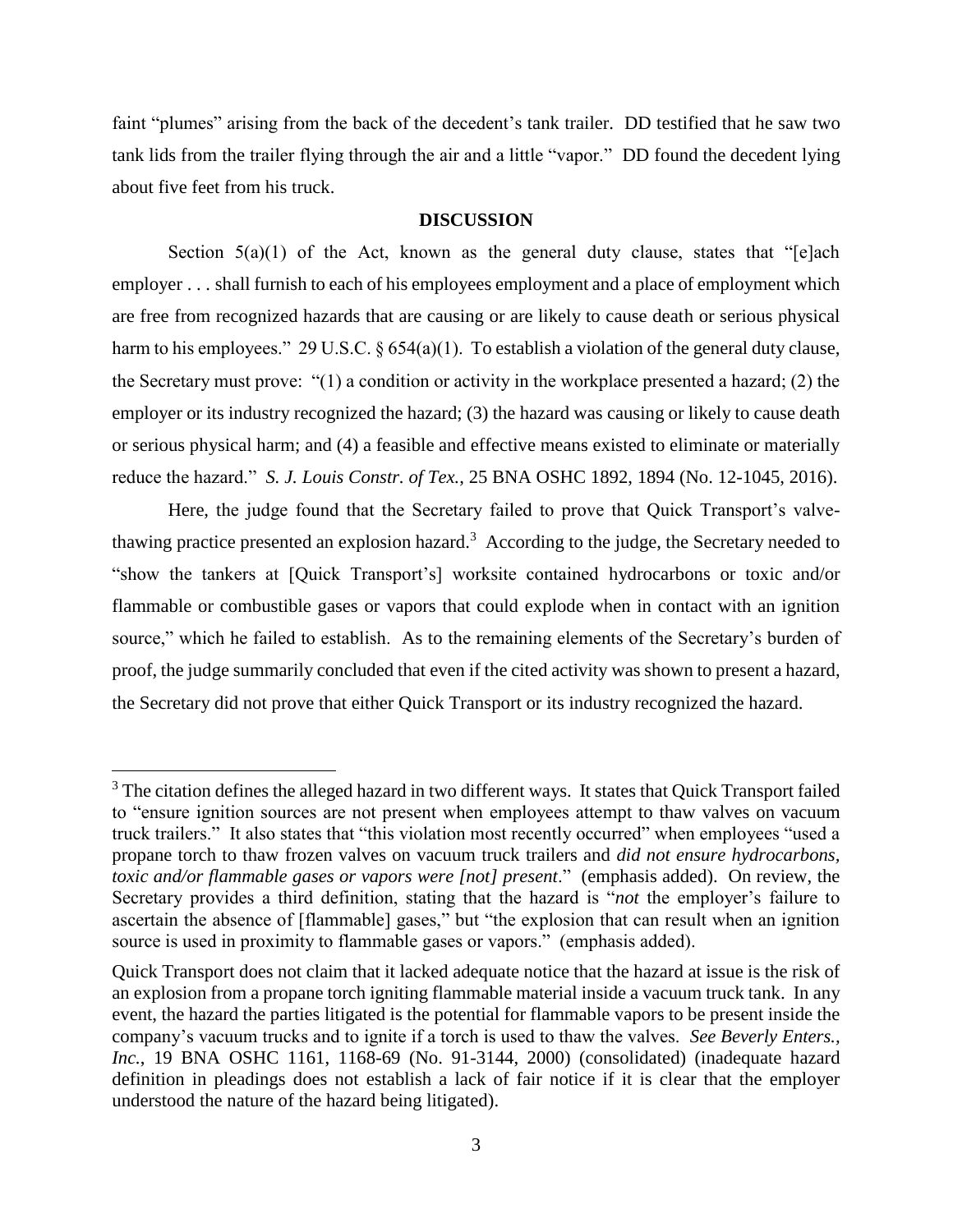On review, the Secretary argues that it was error for the judge to require him to prove "the actual, definitive existence of flammable vapors or hydrocarbons at Quick Transport's worksite," which "effectively [required him] to prove the cause of the fatal accident." According to the Secretary, he need only show that produced water has the *potential* to contain sufficient flammable material to ignite if exposed to a torch. In response, Quick Transport does not dispute that the Secretary need not show that the tanks *actually* contained flammable material but argues simply that this is "not the point of the [judge's] decision" and that the Secretary "has misinterpreted [its] thrust." "The point" of the decision, Quick Transport claims, is "that the Secretary did not prove the existence of a hazard at all."

We agree with the Secretary that to prove that Quick Transport's valve-thawing practice presented a hazard under the general duty clause, he need not show the vacuum truck tanks actually contained flammable material, only that this practice exposed employees to a "significant risk" of harm. *See Beverly Enters., Inc.*, 19 BNA OSHC 1161, 1170-1172 (No. 91-3144, 2000) (consolidated); *see also [Pratt & Whitney Aircraft v. Donovan](https://1.next.westlaw.com/Link/Document/FullText?findType=Y&serNum=1983139073&pubNum=350&originatingDoc=I33b44eeffa2c11d99439b076ef9ec4de&refType=RP&fi=co_pp_sp_350_63&originationContext=document&transitionType=DocumentItem&contextData=(sc.UserEnteredCitation)#co_pp_sp_350_63)*, 715 F.2d 57, 63 (2d Cir. 1983) (holding that a "significant risk" of harm can be established by showing a "meaningful possibility" of injury); *Titanium Metals Corp. v. Usery*[, 579 F.2d 536, 541 \(9th Cir. 1978\)](https://1.next.westlaw.com/Link/Document/FullText?findType=Y&serNum=1978119394&pubNum=350&originatingDoc=I33b44eeffa2c11d99439b076ef9ec4de&refType=RP&fi=co_pp_sp_350_541&originationContext=document&transitionType=DocumentItem&contextData=(sc.UserEnteredCitation)#co_pp_sp_350_541) (the possibility of harm resulting must be "upon other than a freakish or utterly implausible concurrence of circumstances"); *[Nat'l Realty & Constr. Co. v. OSHRC](https://1.next.westlaw.com/Link/Document/FullText?findType=Y&serNum=1973112769&pubNum=350&originatingDoc=I33b44eeffa2c11d99439b076ef9ec4de&refType=RP&fi=co_pp_sp_350_1265&originationContext=document&transitionType=DocumentItem&contextData=(sc.UserEnteredCitation)#co_pp_sp_350_1265)*, 489 F.2d 1257, 1265 n.33 (D.C. Cir. 1973). Proof that a cited activity actually caused harm or necessarily could have caused harm under the precise physical conditions that happened to be present at the time of the violation, or at any other specific time, is not required. *See Bomac Drilling*, 9 BNA OSHC 1682, 1691-92 (No. 76-450, 1981) (consolidated) ("Under section 5(a)(1) case law, the 'hazard' that must be 'recognized' is not a particular set of circumstances at a specific location and specific point in time but rather the broader, more generic or general hazard."), *overruled on other grounds by United States Steel Corp.*, 10 BNA OSHC 1752 (No. 77-1796, 1982); *Brennan v. OSHRC*, 494 F.2d 460, 463 (8th Cir. 1974) (Secretary need not prove general hazard was cause of the accident that gave rise to the citation); *Beverly Enters.*, 19 BNA OSHC at 1171 (same).

Indeed, the Commission has upheld general duty clause violations without regard to whether the actual physical conditions at the time of the violation or inspection would necessarily result in harm. For example, in *Bomac Drilling*, the employer argued that the hazard alleged encountering hydrogen sulfide gas while drilling a well—was not established because the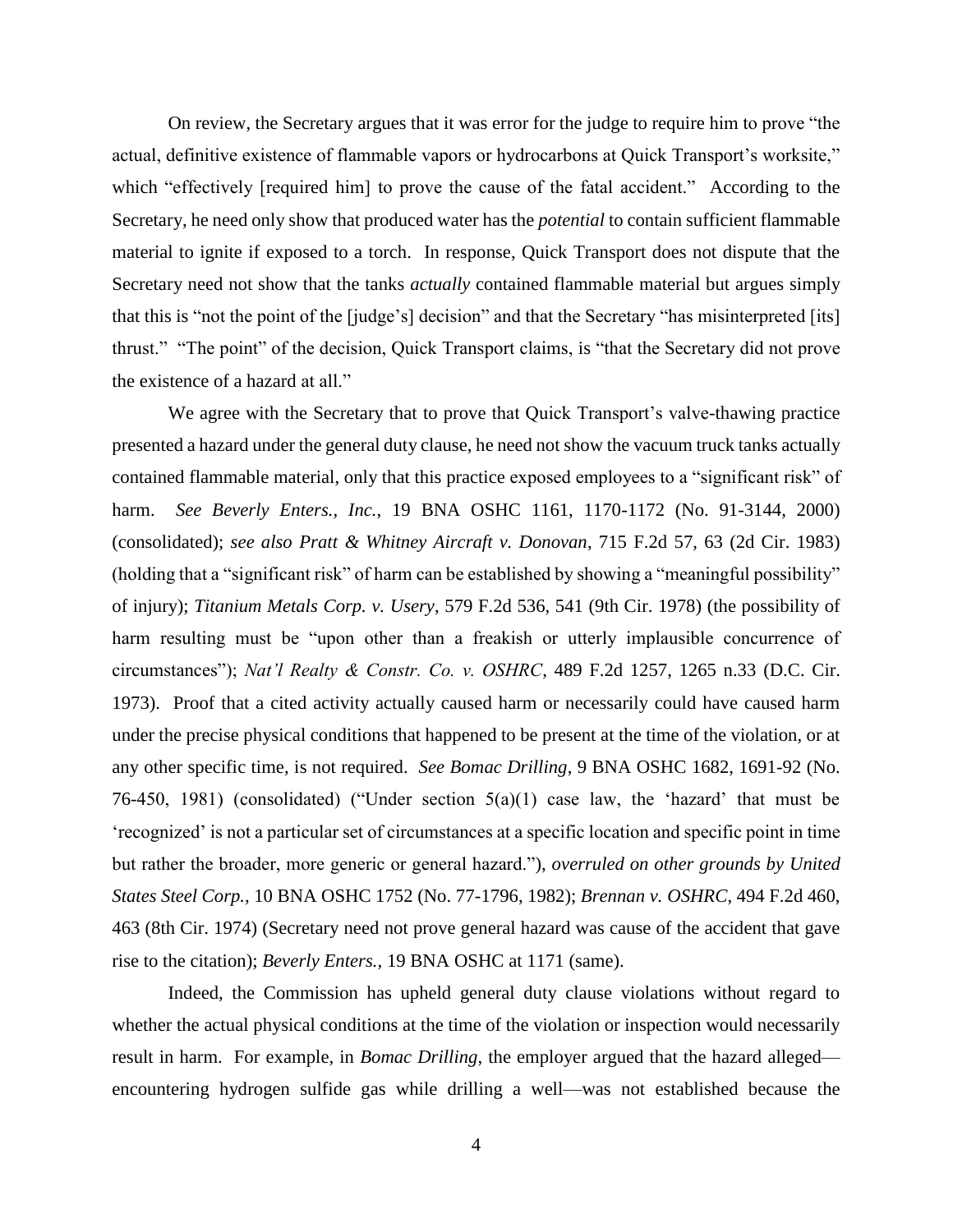employees did not actually encounter the gas. 9 BNA OSHC at 1691-92. The Commission rejected this argument because the evidence showed that the well *could have* contained dangerous hydrogen sulfide gas. *Id.* at 1693. *See also Deep S. Crane & Rigging Co.*, 23 BNA OSHC 2099, 2100-02 (No. 09-0240, 2012), *aff'd*, 535 F. App'x. 386 (5th Cir. 2013) (unpublished) (affirming general duty clause violation for failing to properly train and ensure employee was qualified to operate crane based on evidence employer failed to instruct and test operator's proficiency— Secretary was not required to show operator actually was unqualified).

In this case, therefore, the Secretary can establish that Quick Transport's valve-thawing practice posed an explosion hazard by showing there was a significant risk of the tanks containing sufficient flammable material to cause an explosion if a propane torch were applied to a frozen valve. For the reasons discussed below, we find that the Secretary has not made this showing.

#### **Explosion Risk**

On review, the Secretary contends that the evidence shows produced water can sometimes contain sufficient flammable material to ignite if exposed to an ignition source and that this occurs frequently enough to establish that Quick Transport's valve-thawing practice posed a significant explosion risk.<sup>4</sup> The only evidence the Secretary cites in support of his position is a publication from the American Petroleum Institute (API) titled, "Safe Operation of Vacuum Trucks in Petroleum Service – API Recommended Practice 2219."<sup>5</sup> From this guide, the Secretary relies on a single statement:

<sup>&</sup>lt;sup>4</sup> There is no dispute that using propane torches to thaw frozen valves was a common practice among Quick Transport employees and that they never tested the contents of the tanks prior to using this method. There is also no dispute that produced water mixes with large amounts of flammable hydrocarbon oil and gas when it is injected into the earth to extract such hydrocarbons. The parties do dispute, however, whether produced water retains any hydrocarbon material after it has passed through a gas separator and been loaded onto a vacuum truck.

<sup>&</sup>lt;sup>5</sup> Although Quick Transport objected to the introduction of this document into evidence on hearsay grounds, the judge admitted the guide, though not for the truth of the statements within it. At the same time, however, the judge made factual findings in her decision that indicate she did consider the guide for the truth of its contents. On review, Quick Transport does not argue that the API guide is hearsay or that it was otherwise wrongly considered by the judge. Since the company has not briefed or even raised this issue to the Commission, we consider its objection abandoned. *See Cleveland Wrecking Co.*, 24 BNA OSHC 1103, 1107 n. 2 (No. 07-0437, 2013) ("The Secretary does not challenge the judge's ruling [regarding amendment of the citation] on review. In these circumstances, we deem this issue abandoned."); *Sharon & Walter Constr., Inc.*, 23 BNA OSHC 1286, 1290 n. 6 (No. 00-1402, 2010) ("On review, [the employer] does not challenge the judge's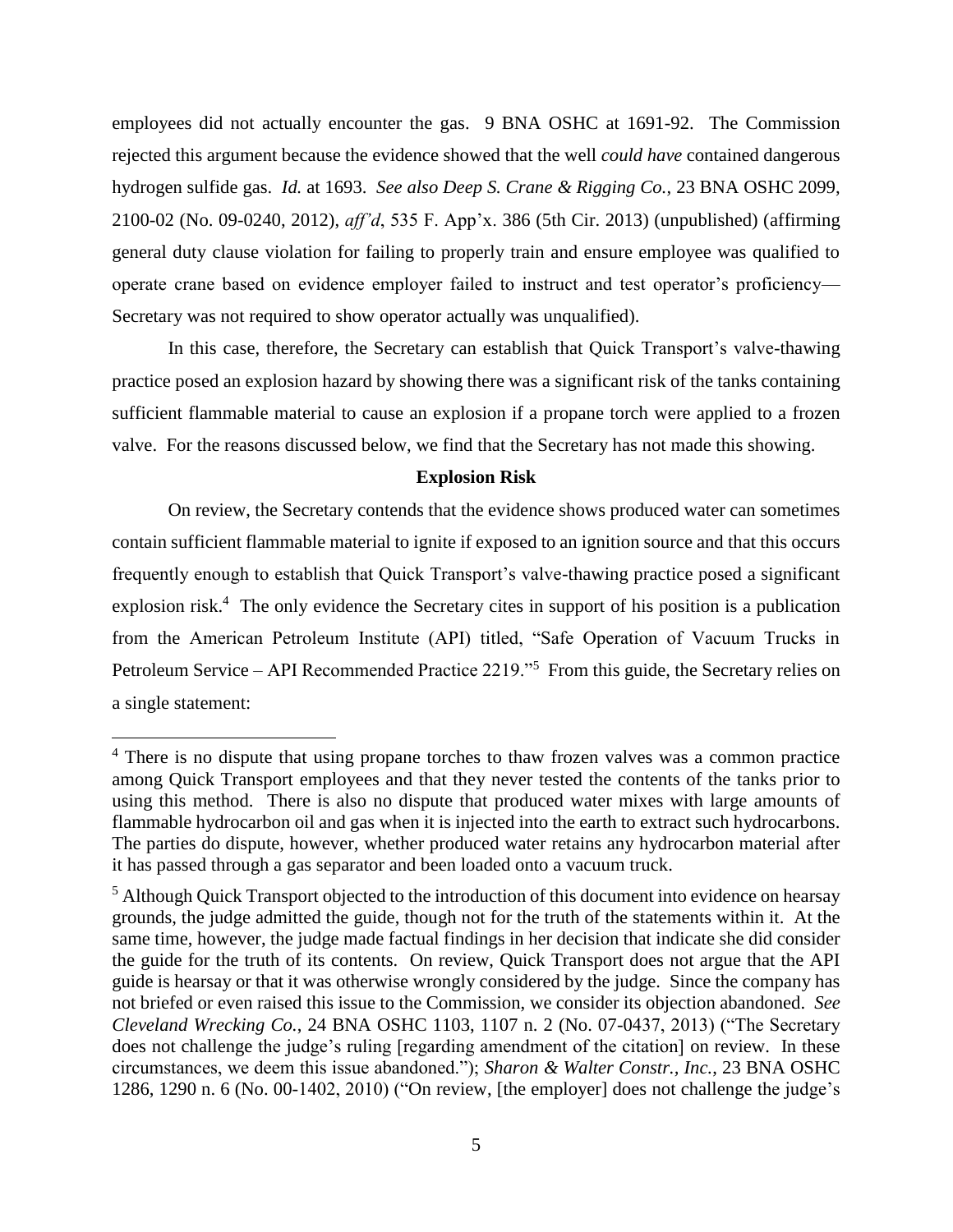Vacuum truck operators shall be aware that whenever materials (such as produced water or spent acid) that have the potential to contain trace amounts of hydrocarbon condensates or hydrogen sulfide are placed under a vacuum, flammable vapors and toxic gases are freely released, creating potential ignition and exposure hazards.

It is unclear, however, if this statement is asserting that produced water is a material that *always* has the potential to contain hydrocarbons and hydrogen sulfide or if the statement's caution applies only *if* the produced water contains such chemicals.<sup>6</sup>

We also reject the Secretary's claim that it is "common sense" that produced water may contain flammable material given that it is used in fracking operations. As noted, the produced water in the instant case was processed through a gas separator; whether—or to what extent—this gas separation process may be incomplete is hardly a matter of common experience and, in our view, necessitates consideration by an expert qualified in this field of work. *Cf.* Fed R. Evid. 701(c) (generally prohibiting lay opinion testimony on scientific, technical, or other specialized knowledge); *U.S. v. Natal*, 849 F.3d 530, 536 (2d Cir. 2017) ("testimony on how cell phone towers operate must be offered by an expert witness"); *Asplundh Mfg. Div. v. Benton Harbor Engineering*, 57 F.3d 1190, 1193 (3rd Cir. 1995) (lay opinion testimony on "technical matters . . . such as the design of hydraulic cylinders or the cause of metal failure" is impermissible absent sufficient

decision to reject its unpreventable employee misconduct defense. Therefore, we consider this argument abandoned."); *Ragnar Benson, Inc.*, 18 BNA OSHC 1937, 1938 (No. 97-1675, 1999) ("The Commission need not review an issue abandoned by a party.").

 $6$  Our colleague finds the latter reading of this provision to be "implausible," and contends that it is "more natural" to read it as requiring the vacuum truck operator to assume that the produced water may contain trace amounts of flammable liquids. Even if she were correct in this regard a point we strongly dispute—it would mean only that the provision can reasonably be interpreted in more than one way and therefore, it is ambiguous. Since it is the Secretary's burden to prove the existence of a hazard, relying on an industry source which is at best unclear is a failure of proof. In addition, our colleague's conclusion that the provision is evidence of a hazard under the circumstances in this case fails for an even more fundamental reason: the precautions in the API guide do not indicate whether trace amounts of flammable vapors in produced water, if any, would remain in a full tank, or as in the case before us, in an emptied tank.

This same ambiguity is reflected in the section of the API guide that sets forth its scope, which "includes the movement of liquid mixtures (such as 'produced water,' BS&W or tanks bottoms) that may contain sufficient hydrocarbon materials to present comparable hazards [to flammable and combustible liquids]." This can be read as either a statement of fact—the guide applies to produced water *because* it may contain hydrocarbon materials, or a limitation—the guide only applies to produced water *if* it may contain hydrocarbon materials.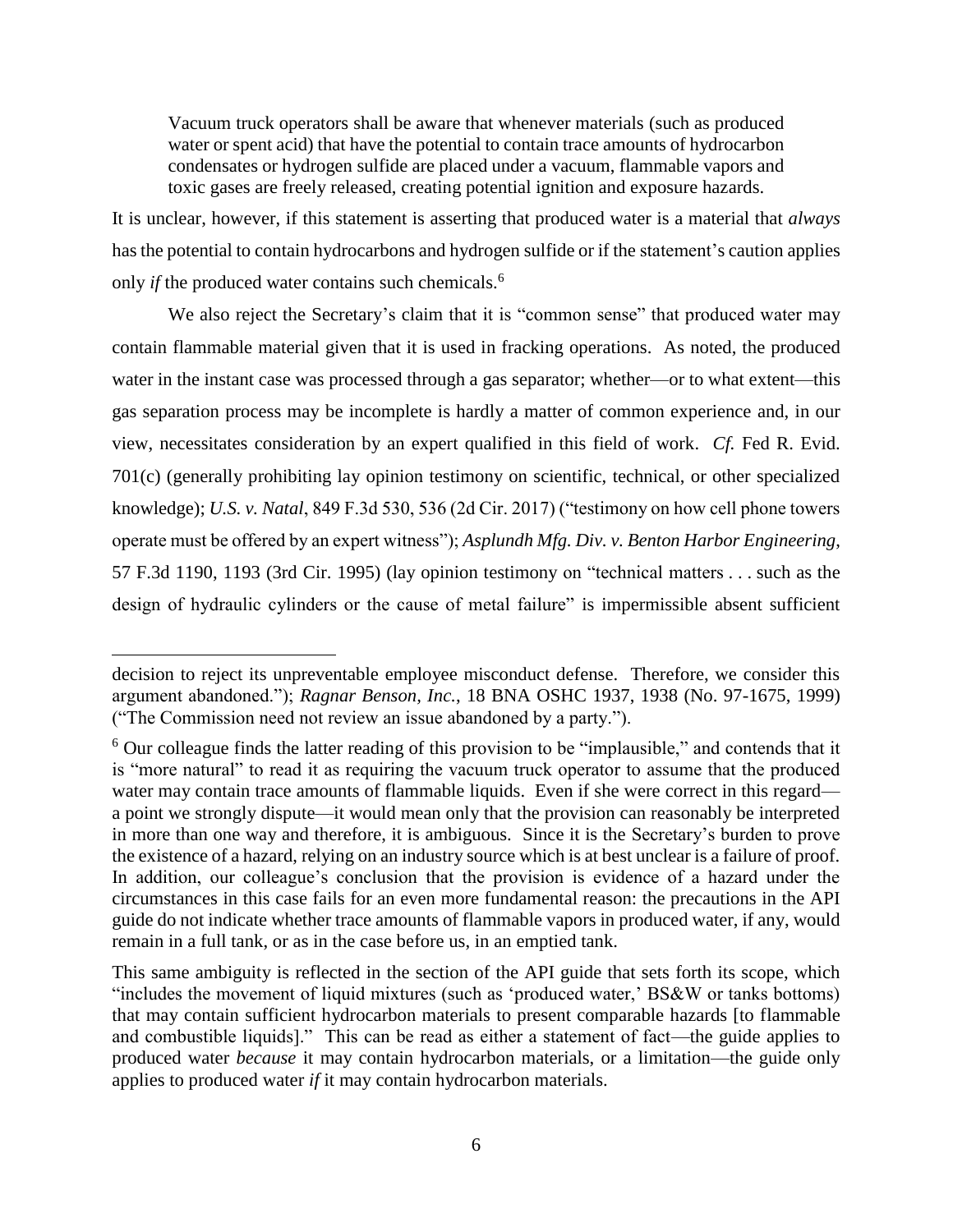experience or specialized knowledge). In fact, one of Quick Transport's corporate officers testified that he did not "see how any gas would stay contained in [the] water." We therefore cannot infer from the API guide, which on its face does not apply here, that Quick Transport's valve-thawing practice posed an explosion risk.

Even if the guide were applicable here, we agree with the judge that the Secretary has not shown that the hazards it describes were present at Quick Transport's truck yard. First, the record fails to establish a basis for concluding that Quick Transport's vacuum trucks have the potential to contain produced water at the start of a work day. Drivers typically deliver their last loads before parking their trucks in the yard for the night; indeed, DT testified that he had operated the truck involved in the accident the day before and had emptied its last load of produced water.<sup>7</sup> The Secretary provided no evidence regarding the likelihood of any deviation from this practice.

Second, the guide does not specify whether, after a trailer tank has been emptied, residual produced water and/or flammable vapors may remain, and if so, whether sufficient quantities to pose an explosion hazard would likely be present. Nor does the guide address the likelihood that, if hydrocarbons do remain in the tank, a propane torch applied to a frozen valve in the closed position would ignite them. The Secretary again resorts to "common sense," but—as with the issue of whether hydrocarbons may remain in produced water after the gas separation process whether using a propane torch to thaw a frozen valve on the outside of the tank can cause an explosion inside the tank is a technical matter beyond the realm of common knowledge. Given the lack of any expert testimony or other evidence addressing these key issues, the API guide does not establish that Quick Transport's valve-thawing practice posed an explosion risk.<sup>8</sup> For these

 $\overline{a}$ 

 $<sup>7</sup>$  Although photographs of the inside of the tank taken after the accident appear to show some</sup> damp spots or liquid residue, it is difficult to discern what is depicted and there is no testimony addressing this evidence.

<sup>&</sup>lt;sup>8</sup> We note that on review, the Secretary does not rely on the occurrence of the accident as evidence that the alleged explosion hazard was present here. Conflicting theories as to the accident's cause, which is not self-evident, were offered by Quick Transport's secretary-treasurer and the compliance officer, neither of whom were presented as expert witnesses. The secretary-treasurer testified that the company's investigation into the cause of the accident yielded "any number of theories," and his own theory is that the tank may have exploded due to overpressure. Warning labels on the tank hatches state, "15 P.S.I. MAX PRESSURE," and direct operators to relieve all pressure before opening the hatch. The API guide also warns vacuum truck operators to "stay within the operational [pressure] limits . . . to prevent over-pressurizing vacuum cargo tanks."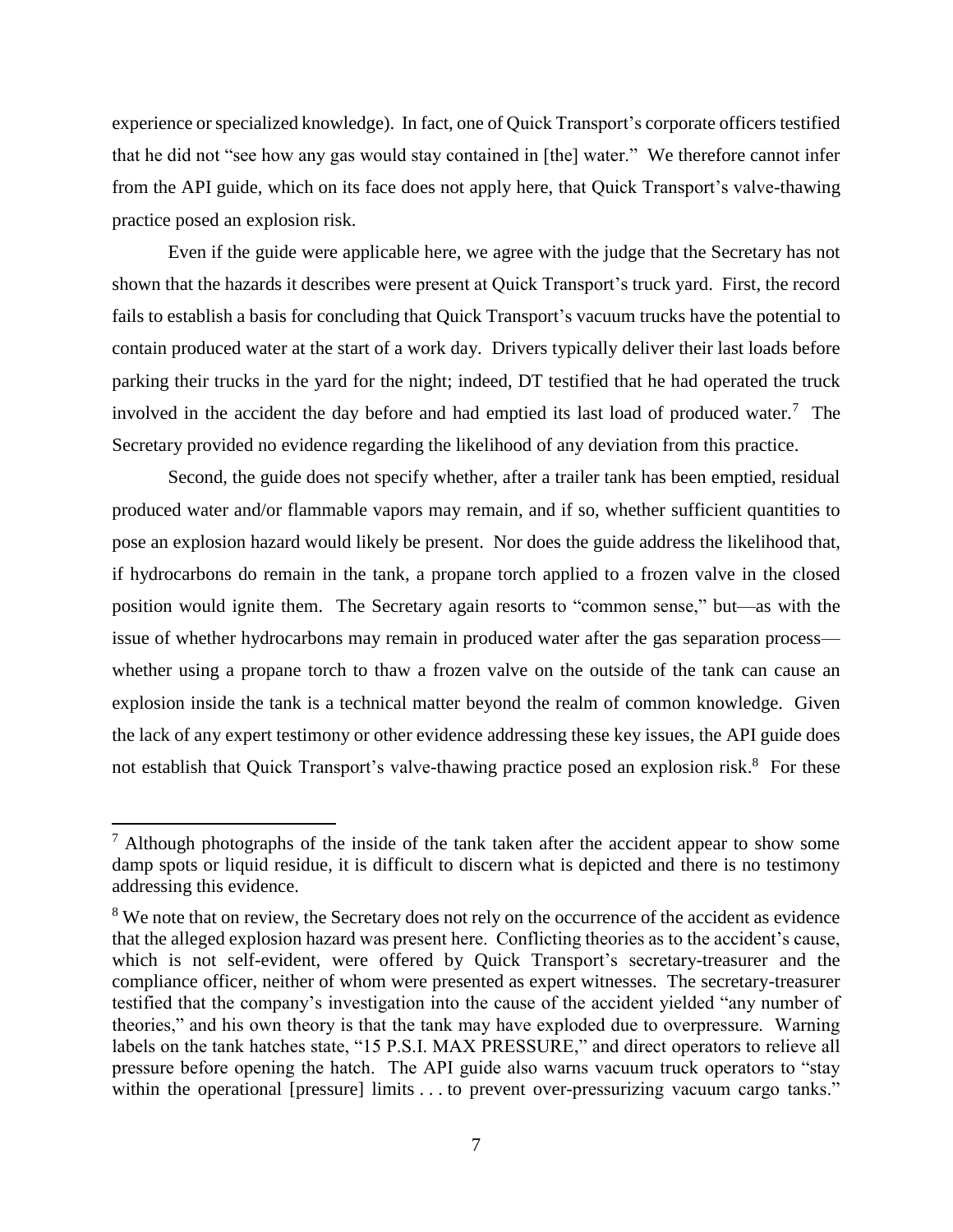reasons, we find that the Secretary has failed to meet his burden of showing that Quick Transport's valve-thawing practice posed an explosion hazard.<sup>9</sup>

 $\overline{\phantom{a}}$ 

The CO testified that, in her opinion, use of the torch "may have . . . caused an explosion because there may have been some residual toxic substances or hydrocarbons or things of that [nature] . . . in the tank." However, she admitted that she had no background, education, or training related to oil fields or vacuum truck operations and that her knowledge of Quick Transport's industry was based merely on visiting the company's truck yard after the accident, looking up the API guide, and reviewing the U.S. Environmental Protection Agency's website. *See United States v. Smith*, 591 F.3d 974, 982-83 (8th Cir. 2010) ("a lay witness's opinion must not be based on 'scientific, technical, or other specialized knowledge within the scope of [FRE] Rule 702," citing Fed. R. Evid. 701). In addition, pages from the EPA website that were submitted into evidence describe produced water as "fluid returned to the surface after [a] well is in production," and state that it "may contain added chemicals, naturally-occurring substances, hydrocarbons and potential reaction and degradation products," but like the API guide these pages give no indication if these substances may be present in sufficient quantities to cause an explosion.

Finally, the CO testified that OSHA had previously cited a company after an explosion occurred when a driver applied a torch to the valve of a vacuum truck. In fact, the API guide's appendix contains a reference to what may be the same incident, though the record neither confirms nor refutes that possibility. In any event, there is no evidence regarding what the truck(s) involved had been carrying. Our colleague seizes upon this reported accident to bolster the Secretary's failed attempt to prove the existence of a hazard. Her reliance on this accident, however, is misplaced, because, as the guide notes: "It is presumed that the valve was frozen in the *partially open position.* . . . Flame propagation through the *partially open valve* ignited an explosive mixture in the vacuum tank." (emphasis added). In the case before us, it is undisputed that the valve was closed. In sum, absent evidence regarding the cause of the explosion in the instant case, its mere occurrence cannot establish the Secretary's burden of proving a hazard.

<sup>9</sup> As Commissioner Sullivan explained in both *Integra Health Management, Inc.*, No. 13-1124, slip op. at 23-29 (OSHRC Mar. 15, 2019) (Sullivan, Comm'r, concurring) and *A.H. Sturgill Roofing, Inc.*, No. 13-0224, slip op. at 12 n. 14 (OSHRC Mar. 1, 2019), he proposes that the Commission return to using a "reasonable foreseeability" test to determine whether a general duty clause violation has been established. *See Pratt & Whitney*, 8 BNA OSHC 1329 (No. 13591, 1980), *aff'd in part, rev'd in part, remanded*, 649 F.2d 96, 101 (2d. Cir. 1981); *Bomac Drilling*, 9 BNA OSHC 1681 (No. 76-0450, 1981) (consolidated), *overruled by U.S. Steel Corp.,* 10 BNA OSHC 1752 (No. 77-1796, 1982). This test requires the Secretary to establish both that a truly "meaningful" and "significant" possibility of harm existed, and that "employers receive adequate notice of their legal responsibilities under the general duty clause." *See* Donald J. Morgan and Mark N. Duvall, *OSHA's General Duty Clause: An Analysis of Its Use and Abuse*, 5 BERKELEY J. EMP.&LAB. L. 283, 297 (1983). In Commissioner Sullivan's view, the question in this case should be whether it would have been "reasonably foreseeable" to a "reasonable employer" acting under the same set of circumstances as Quick Transport that allowing employees to use a propane torch

Consistent with the secretary-treasurer's theory, DT testified that the tank that exploded had been pressurized the day before.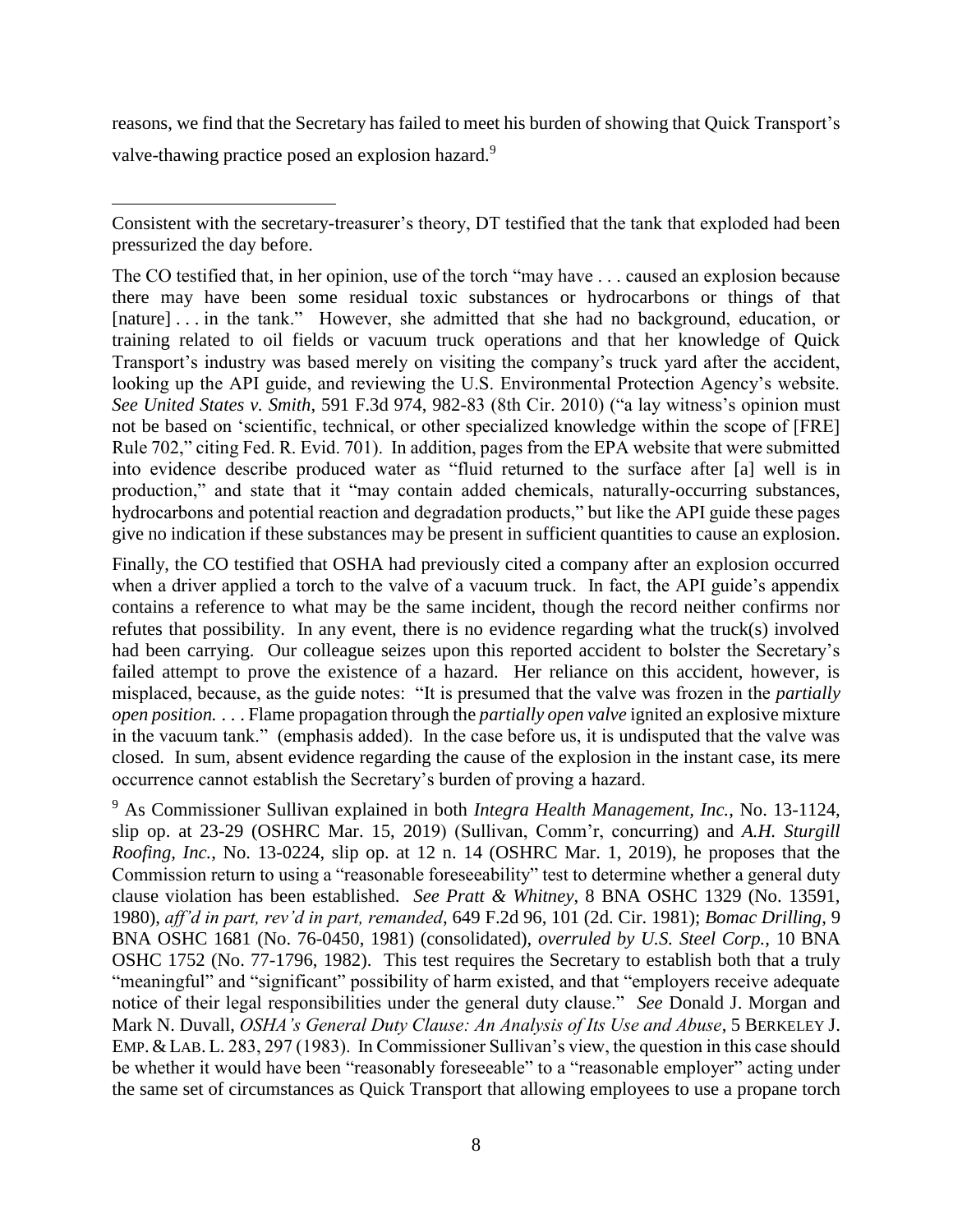## **Hazard Recognition**

A hazard is deemed "recognized" when "the potential danger of a condition or activity is either actually known to the particular employer or generally known in the industry." *Pepperidge Farm, Inc.*, 17 BNA OSHC 1993, 2003 (No. 89-265, 1997) (quoting *St. Joe Minerals v. OSHRC*, 647 F.2d 840, 845 (8th Cir. 1981)). The Secretary does not contend that Quick Transport itself recognized that its valve-thawing practice posed an explosion hazard but maintains that this hazard is recognized by the oil and gas industry. The only evidence the Secretary cites in support of industry recognition is the API guide, which the Secretary contends establishes that the industry recognizes that produced water can contain flammable vapors.

For the reasons discussed above, we find that the API guide does not establish industry recognition of the alleged hazard. As we have already found, the guide indicates that produced water can release flammable vapors but does not address whether it can release them in sufficient quantities to cause an explosion or whether there is a significant risk of any produced water and/or flammable vapors remaining inside a vacuum truck tank after it has been emptied. Nor does the guide address the likelihood of any such vapors igniting if a propane torch were applied to the exterior of a frozen valve in the closed position. Thus, the guide does not address or otherwise recognize that a hazard is present after produced water has been emptied from the truck. *See, e.g.*, *Oberdorfer Indus., Inc.*, 20 BNA OSHC 1321, 1326-27 (No. 97-0469, 2003) (consolidated) (finding that industry standards in evidence did not establish a recognized hazard under the circumstances at issue in the case).

 $\overline{a}$ 

to thaw the frozen vacuum truck valves would pose an explosion hazard. In his view, there being no expert testimony, the only evidence in the record that clearly bears on this question is the fact that an incident similar to the one at Quick Transport's worksite *may* have occurred previously (though it is not clear if this actually was a similar incident, as the truck involved may not have been used to transport produced water), as well as the undisputed fact that using a propane torch to thaw frozen valves was a common practice by other employers in the industry and by Quick Transport employees. Commissioner Sullivan finds that this evidence does not show that it would have been reasonably foreseeable to a reasonable employer that the valve-thawing practice posed a hazard under the facts in this case; to the contrary, the fact that the practice was apparently very common in the industry and yet the record only contains evidence of one previous incident (and no evidence that produced water was involved in that incident) strongly suggests that it would not have been reasonably foreseeable. The Secretary has failed, therefore, to meet his burden of establishing a general duty clause violation.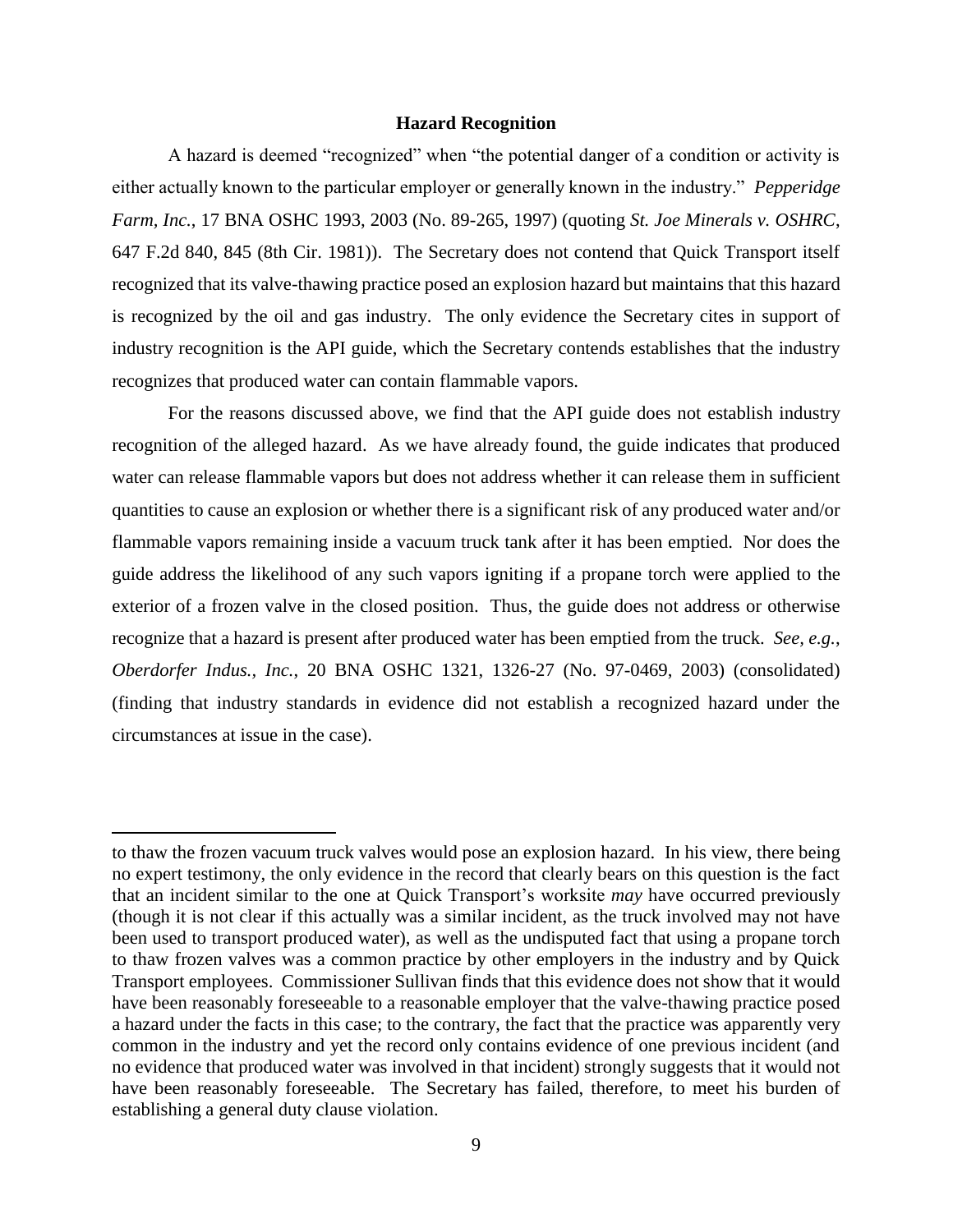Having failed to prove that Quick Transport's valve-thawing practice posed an explosion hazard and that the company or its industry recognized that the practice posed a hazard, we conclude that the Secretary has not established a violation of the general duty clause. Accordingly, we vacate the citation.

SO ORDERED.

 $\sqrt{s/2}$ 

Heather L. MacDougall Chairman

Dated: March 27, 2019

 $\frac{S}{\text{James J. Sullivan, Jr.}}$ Commissioner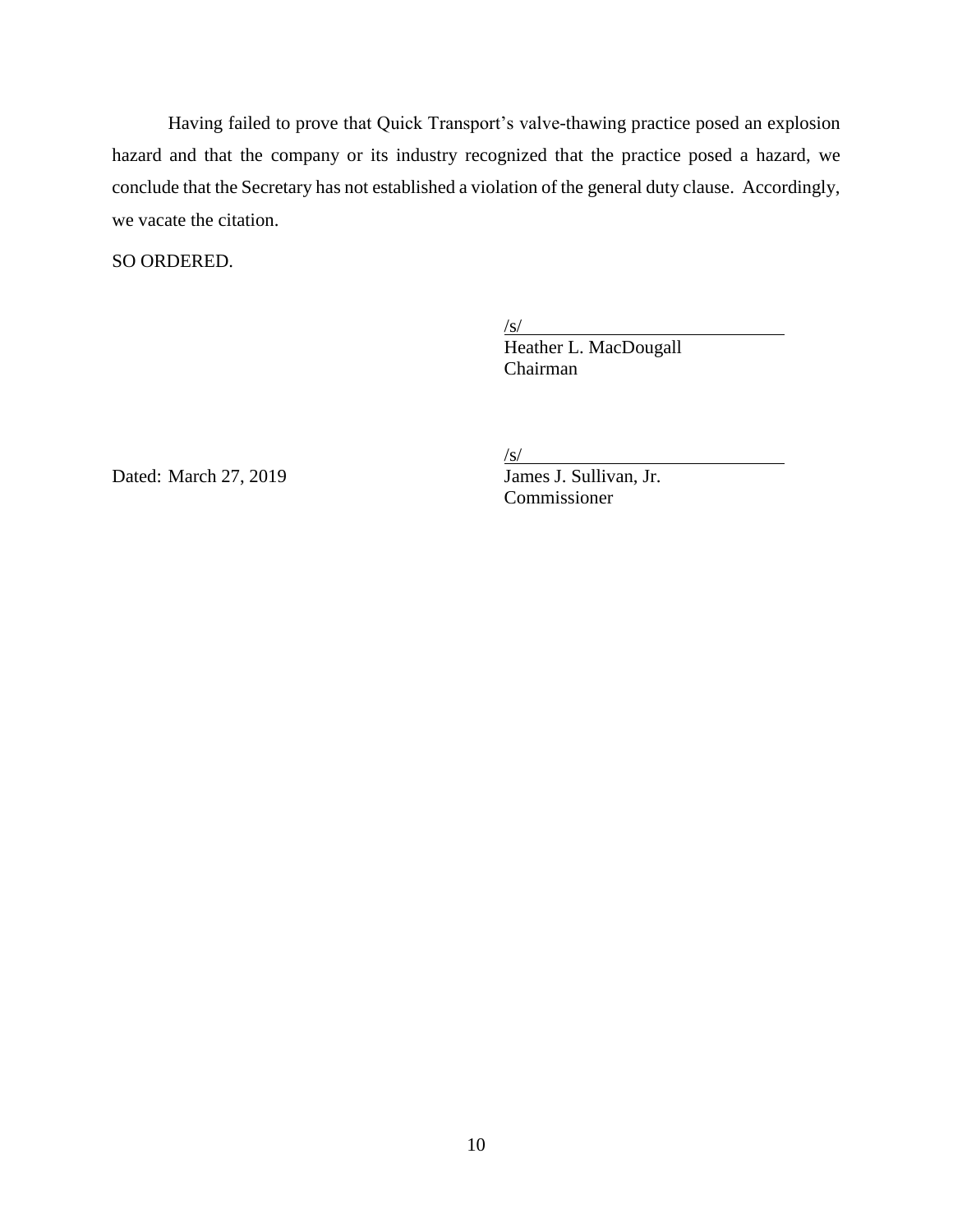## ATTWOOD, Commissioner, concurring:

For the reasons set forth below, I agree that the Secretary did not establish that Quick Transport or its industry recognized that the company's valve-thawing practice posed an explosion hazard. Therefore, I concur with my colleagues' decision to vacate the citation. I disagree, however, with their finding that the Secretary also failed to establish that Quick Transport's practice posed an explosion hazard.

### **Hazard**

Under the applicable standard of proof, the Secretary must establish the existence of a hazard by a "preponderance of the evidence," which means the Secretary need only show that it is more likely than not that the practice presented a hazard. *See Ultimate Distribution Sys., Inc.*, 10 BNA OSHC 1568, 1570 (No. 79-1269, 1982) ("The Secretary satisfies his burden of proof if the record, when considered as a whole, contains preponderating evidence in support of his allegations."); *Almerfedi v. Obama*, 654 F.3d 1, 5 (D.C. Cir. 2011) ("The preponderance standard . . . asks the court simply to make a comparative judgment about the evidence to determine whether a proposition is more likely true than not true based on the evidence in the record.") (internal citation omitted). In my view, the record establishes that it is more likely than not that Quick Transport's valve-thawing practice posed an explosion hazard.

The first sentence in the forward of the American Petroleum Institute's vacuum truck safety guide, "Safe Operation of Vacuum Trucks in Petroleum Service – API Recommended Practice 2219," states that the guide contains safety recommendations for the transportation of produced water in vacuum trucks:

This third edition of Safe Operation of Vacuum Trucks in Petroleum Service provides information *concerning the safe operation of vacuum trucks engaged in all aspects of handling* flammable and combustible liquids, associated waste water, *produced water*, sour water, basic sediment and water (BS&W), caustics, spent acids, *or other fluids stemming from petroleum operations*.

(emphasis added). The "Scope" section reiterates that the guide addresses the use of vacuum trucks to haul produced water and states that produced water is a substance that may contain "sufficient hydrocarbon material" to present hazards "comparable" to flammable and combustible liquids:

The scope of this recommended practice includes the use of vacuum/pressure trucks, skids, portable tanks and trailers (herein referred to as vacuum trucks) to remove flammable and combustible liquids from tanks and equipment and to clean up liquid hydrocarbon spills. *The scope includes the movement of liquid mixtures*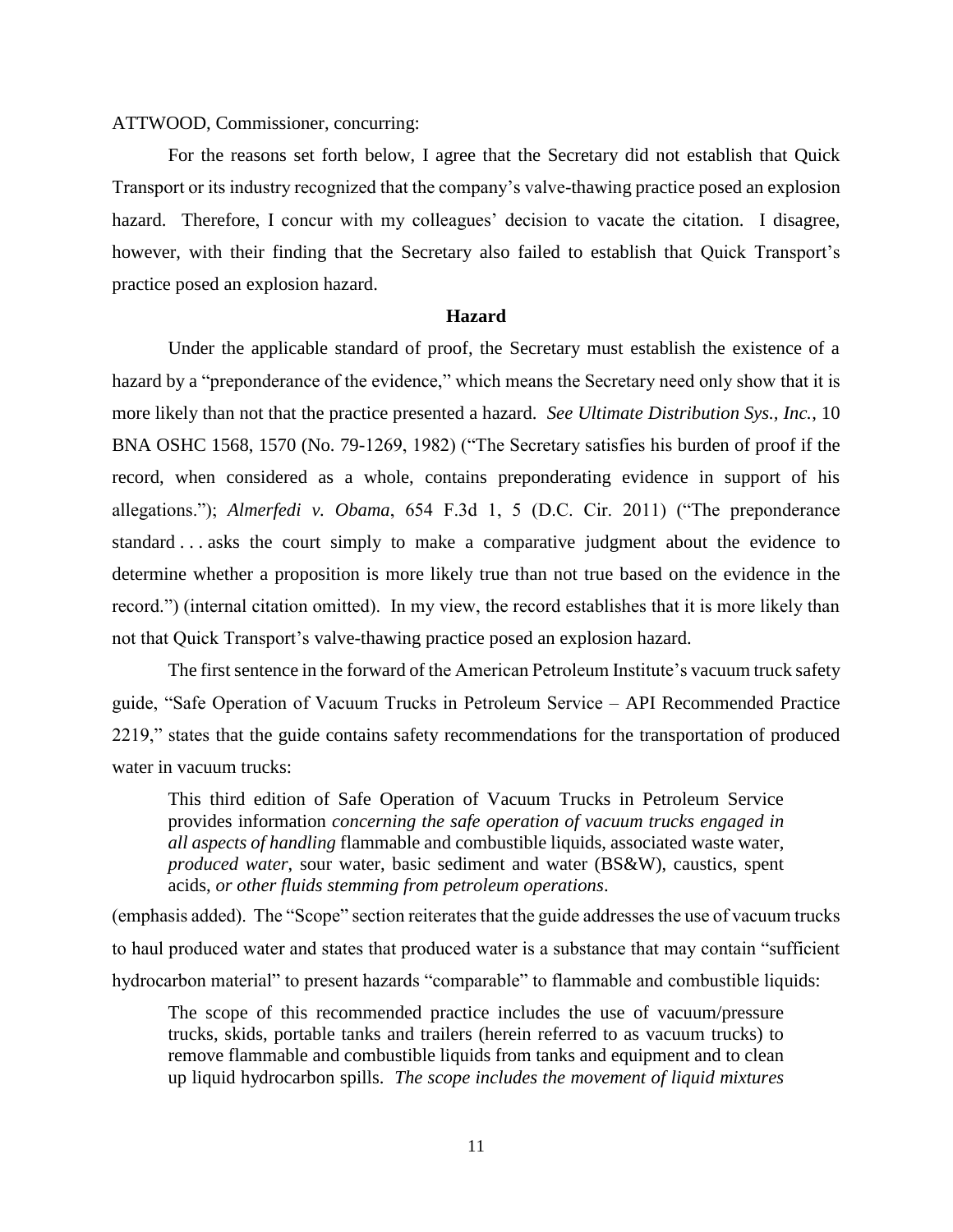*(such as "produced water",* BS&W or tank bottoms**)** *that may contain sufficient hydrocarbon material to present comparable hazards*.

(emphasis added). Thus, the scope of the API guide clearly encompasses the vacuum trucks at issue in this case.

The API guide further explains that because produced water can contain residual hydrocarbon material, it can pose an "ignition" hazard when transported in vacuum trucks. Specifically, section 5 ("Safe Vacuum Truck Operations") contains subsection 5.10, which states that produced water may contain "trace amounts of flammable liquids," and that vacuum truck operators should be aware that even these trace amounts can pose a potential "ignition" hazard when "placed under a vacuum" (as would occur in a vacuum truck), because flammable vapors will then be freely released. Section 5.10 states in full:

## **5.10 NON-PETROLEM PRODUCTS**

Vacuum truck operators shall be aware that hazardous and toxic vapors, mists or solid materials may be released to the atmosphere during transfer of non-petroleum products.

**5.10.1** Vacuum truck operators shall be trained to follow safe operating practices and use appropriate personnel protective equipment when loading and off-loading non-petroleum products such as sour water, *produced water*, spent acids, spent catalyst and other materials *which may contain trace amounts of flammable liquids*, hydrogen sulfide and other toxic substances.

**5.10.2** Vacuum truck operators shall be aware that whenever materials (*such as produced water* or spent acid) *that have the potential to contain trace amounts of hydrocarbon condensates or hydrogen sulfide are placed under a vacuum, flammable vapors and toxic gases are freely released, creating potential ignition and exposure hazards***.** 

(emphasis added). The majority contends that section 5.10.2 could mean that vacuum truck operators only need to exercise caution with respect to produced water "*if* the produced water contains [hazardous] chemicals." In my view, this reading is implausible. The more natural interpretation is that the API warning shows that produced water is an example of a substance that drivers must be aware can pose an ignition hazard because it has the potential (in general) to contain trace amounts of flammable material. This interpretation is confirmed by the immediately preceding statement in section 5.10.1 (which also provides context for section 5.10.2) listing produced water as a substance "which may contain trace amounts of flammable liquids."

The potential ignition hazard posed by produced water when hauled in vacuum trucks, given its potential to have trace amounts of flammable material, is further confirmed by section 4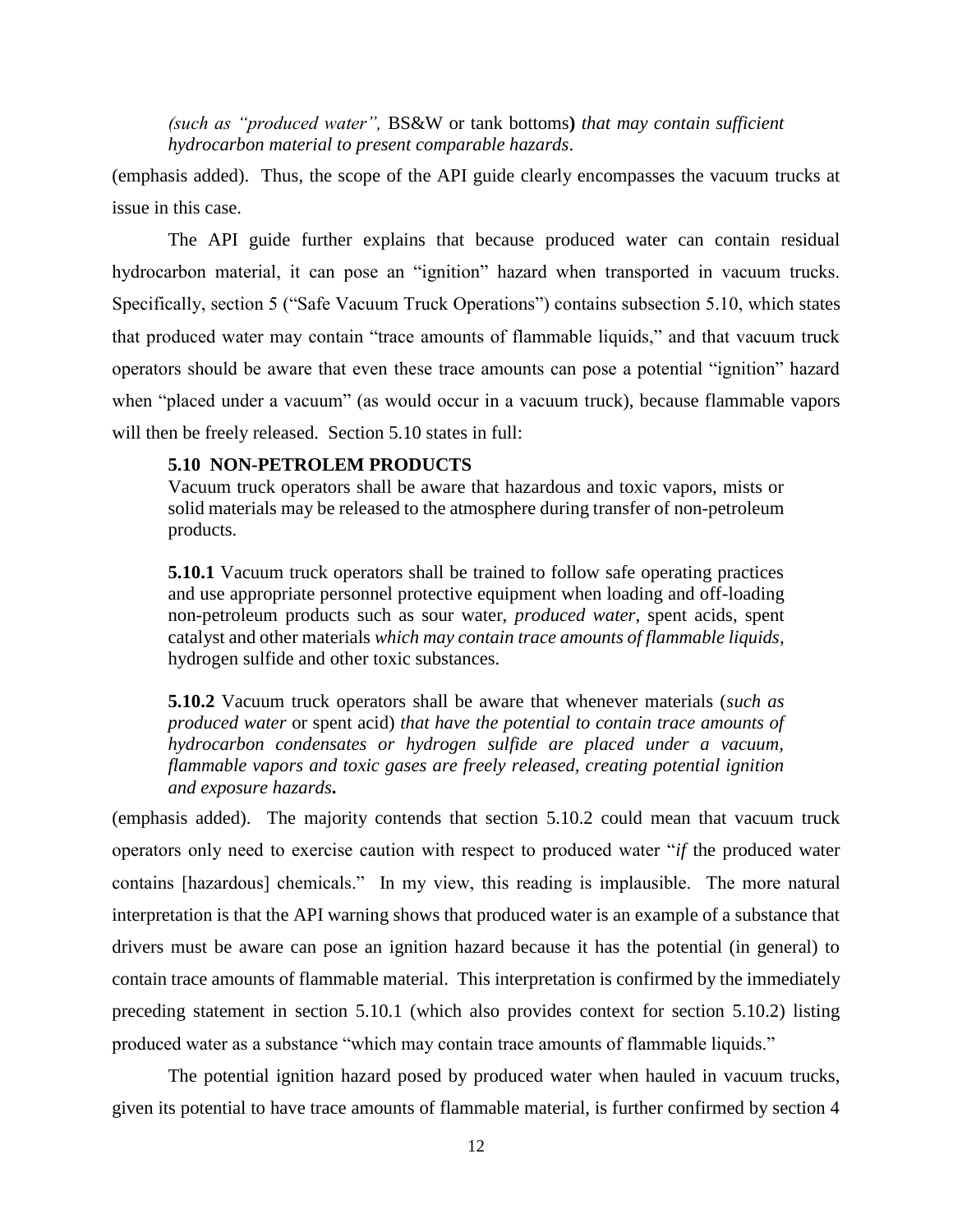("Safe Handling of Hazardous Materials"), specifically subsection 4.1 ("HAZARDOUS MATERIALS AWARENESS"), which contains a provision (subsection 4.1.3) stating that "vacuum truck operators shall be aware that when under vacuum, even trace amounts of hydrocarbons and hydrogen sulfide gas can be easily separated and create flammable and/or toxic atmospheres." In section 5.12, regarding "PERSONNEL SAFETY," subsection 5.12.5 further instructs that "[s]moking, or any other sources of ignition, shall not be permitted within at least 100 ft (depending on local procedures and atmospheric conditions) of the truck, the discharge of the vacuum pump or any other vapor source."<sup>1</sup>

Although the API guide expressly states that produced water can release flammable vapors and pose an "ignition" hazard when hauled in vacuum trucks, I agree with my colleagues that it is not sufficient by itself to establish that Quick Transport's valve-thawing practice posed an explosion hazard. As their opinion points out, the guide does not indicate whether a vacuum truck tank that has been emptied of its produced water contents would be likely to retain any flammable vapors, or if so, whether a propane torch applied to the closed exterior valves would be likely to ignite them and cause an explosion.

The API guide, however, is not the only evidence on this issue. The record also establishes that the rear hatch cover of the tank trailer blew out when the decedent was at the back of the truck, moments after he was handed the torch for the purpose of thawing the valves on the back of his truck. When considered in light of the API guide's multiple warnings that there are fire hazards involved in transporting produced water in vacuum trucks, the occurrence of this explosion is compelling circumstantial evidence that Quick Transport's valve-thawing practice presented an

 $<sup>1</sup>$  An introductory paragraph at the beginning of section 5.12, which provides context for subsection</sup> 5.12.5, states:

Vacuum truck personnel working in petroleum facilities shall be trained in the safe operation of the vacuum equipment; shall be familiar with the hazards of the petroleum products, by-products, wastes and materials being transferred; and shall be aware of relevant government and facility safety procedures and emergency response requirements.

As this paragraph refers to the need for personnel to understand the hazards of "by-products, wastes and materials being transferred," it is evident that the subsequent instruction in subsection 5.12.5 to keep ignition sources 100 feet from vacuum trucks applies to vacuum trucks transferring produced water.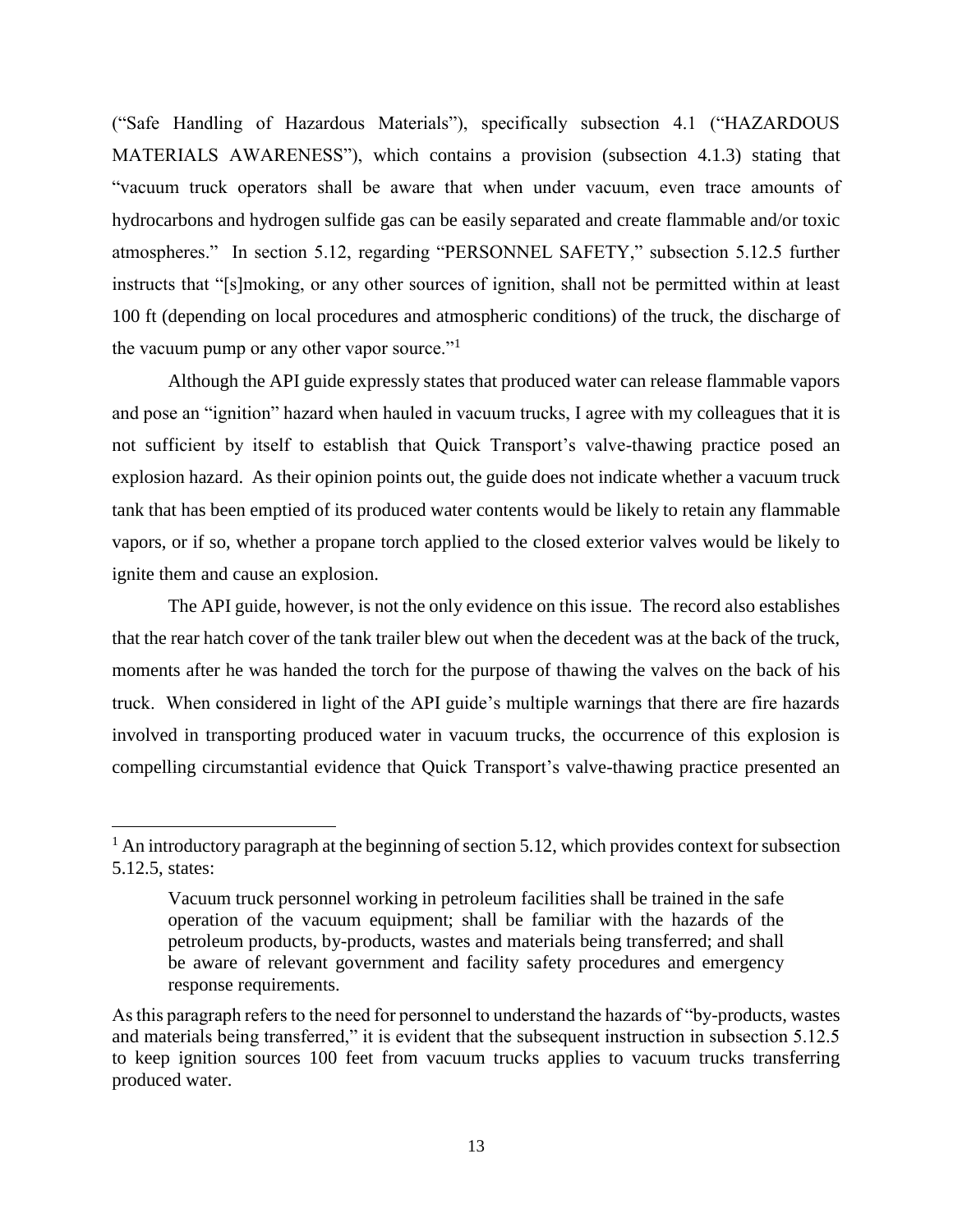explosion hazard.<sup>2</sup> In addition, there is evidence of a similar explosion occurring when vacuum truck drivers used a propane torch to thaw a frozen valve and thereby caused flammable material inside the tank to ignite. In an appendix cataloging "Vacuum Truck Operating Experience and Incidents," the API guide describes an incident in which two workers were killed in an explosion that occurred after they used a torch to thaw a frozen valve on the rear of a vacuum truck:

A vacuum truck was being prepared to pick up a load in freezing weather. The main suction/discharge connection on the vacuum tank's rear bulk head was malfunctioning. It is presumed the valve was frozen in the partially open position. The workers chose to use a propane torch to free the valve. Flame propagation through the partially open valve ignited an explosive mixture in the vacuum tank. The ignition blew off the vacuum tank's rear door. The door struck two workers resulting in fatal injuries to both.

The guide does not state what type of material the truck involved in this explosion had been transporting, and as Quick Transport contends, it is possible it had been used to haul petroleum or another hydrocarbon-dense liquid that would have left behind more flammable material (and/or

Q. What did you see when you took off running? . . .

A. Well, I went over towards where I heard the explosion, if that's what you want to call it. . . . And when I c[a]me around, all I could see was just a little vapor and two tank lids flying through the air.

\* \* \*

Q. When you say you saw vapor, where was the vapor coming out?

A. It was just like a thermocline.

 $\overline{\phantom{a}}$ 

Q. Okay. But what was the vapor coming out?

A. I'm assuming it came out of the tank.

\* \* \*

Q. And what's a thermocline?

A. Thermocline is kind of like if you look in the roads where the sun is shining, you know, and the heat is rising or the wind is blowing, it kind of distorts the vision. That's a thermocline.

Thus, the vapor DD saw was *hot*, which would have been the case had the tank exploded as a result of the presence of combustible or flammable material in the tank.

 $2$  There is other evidence, as well, that supports a finding that the explosion was in fact caused by the presence of combustible or flammable material in the tank. DD, one of Quick Transport's drivers who witnessed the explosion, testified as follows: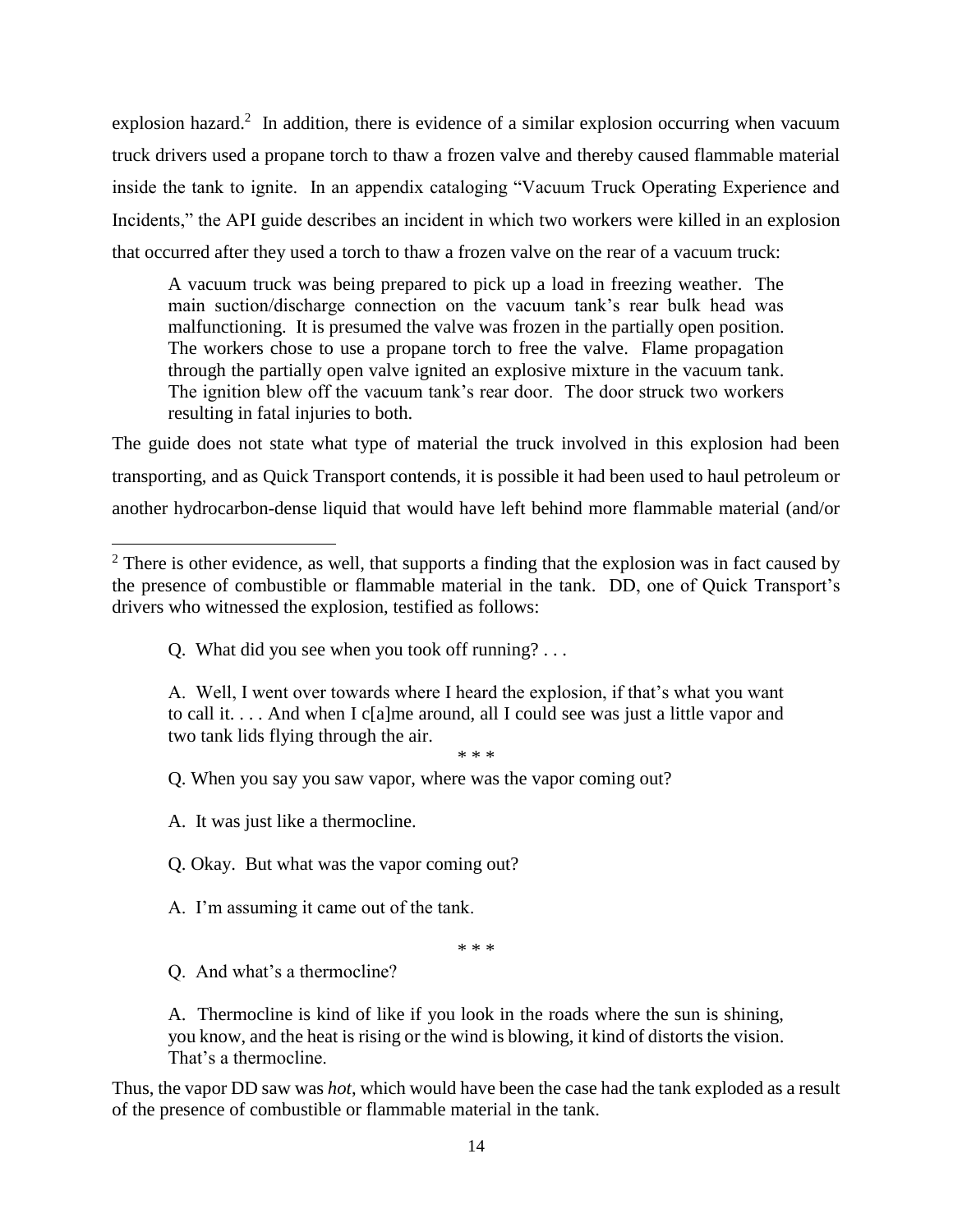vapors) than if it had hauled produced water. This documented incident reflects, however, that applying a propane torch to the frozen valve of a vacuum truck *can* ignite flammable material inside the tank *and* cause an explosion. And section 1.2 of the guide, quoted above, recognizes that produced water "may contain sufficient hydrocarbon material to present comparable hazards" to those involved in transporting petroleum.

My colleagues note that it is possible the explosion at Quick Transport's truck yard had a different cause than this prior incident, citing the testimony of Quick Transport's secretarytreasurer that his own theory was that the explosion was caused by excessive tank pressure, and evidence that drivers are warned to keep their tanks within safe pressure limits. Although Quick Transport has never claimed the explosion was caused by excessive pressure, I find this theory highly implausible. The vacuum truck's tank had been emptied of produced water at the end of the day before the incident and the truck then sat in Quick Transport's yard over a night in which the temperature dropped to 9ºF. Such a drop in temperature would surely have *decreased* whatever pressure there was in the tank. In my view, the timing and circumstances in which the explosion occurred, coupled with the API guide's multiple references to flammable vapors being released from produced water, as well as the evidence that there was a prior vacuum truck explosion involving the very same valve-thawing method, together constitute preponderating evidence that Quick Transport's valve-thawing practice posed an explosion hazard. *See Ultimate Distribution Sys., Inc.*, 10 BNA OSHC at 1570 ("The Secretary satisfies his burden of proof if the record, when considered as a whole, contains preponderating evidence in support of his allegations.").

## **Hazard Recognition**

I agree with my colleagues that the Secretary failed to establish industry recognition of the cited explosion hazard.<sup>3</sup> The only evidence in the record potentially demonstrating that the industry recognized Quick Transport's thawing practice as hazardous is the API guide. And the only part of the guide arguably establishing the requisite recognition is section G.6.5 of the appendix that describes a similar incident in which a rear hatch of a vacuum truck tank blew off while a worker was thawing the tank's valves with a propane torch. But, as discussed above, the API guide's description of this incident does not specify whether the vacuum truck tank in that incident had been used to haul petroleum or another hydrocarbon-dense liquid that would have left

 $\overline{a}$ 

<sup>&</sup>lt;sup>3</sup> As noted by my colleagues, the Secretary does not contend that Quick Transport itself recognized its valve-thawing practice posed an explosion hazard.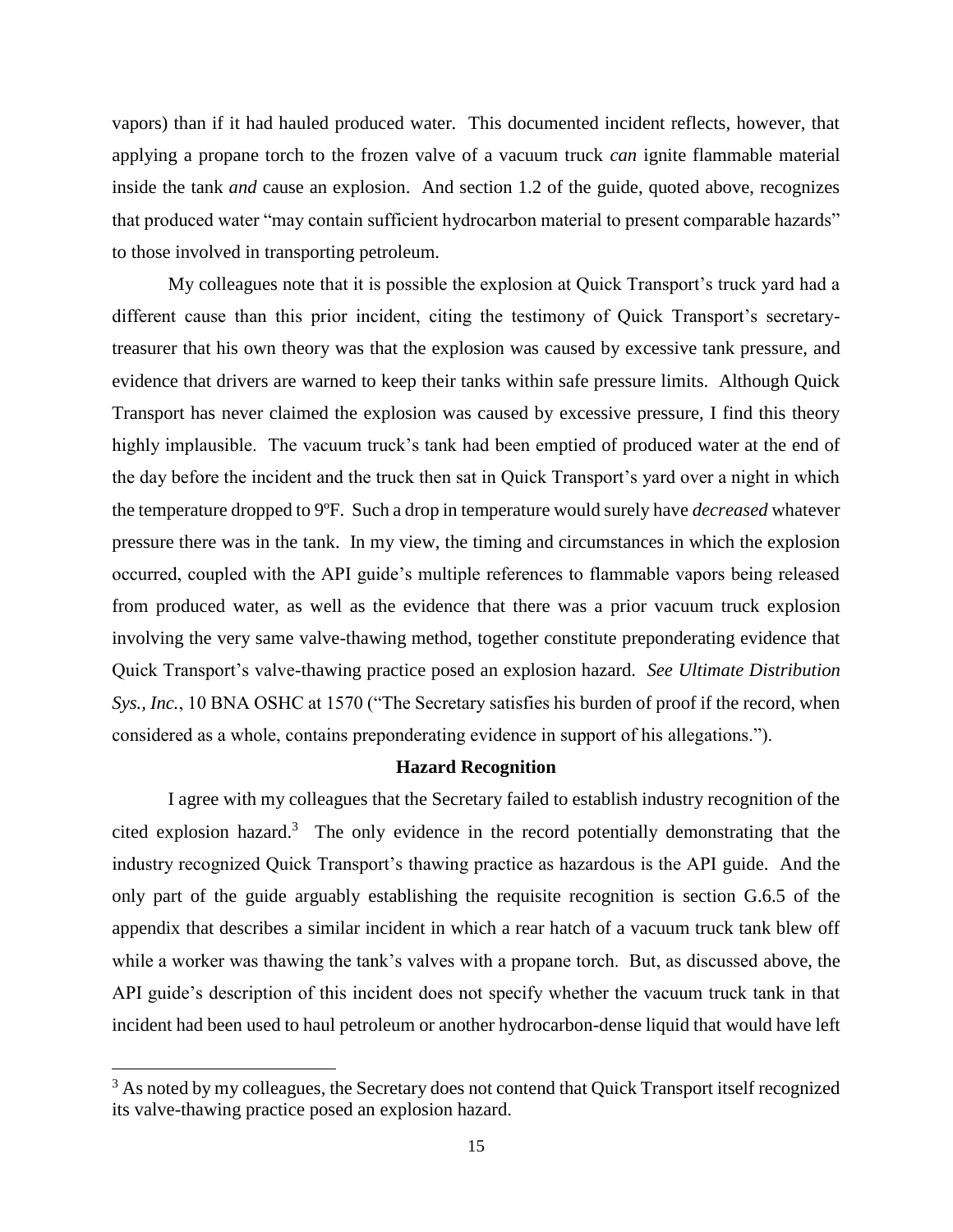behind more flammable material than the tank at issue here, which was only used to haul produced water. Thus, although the guide does establish industry recognition that it is hazardous to use a propane torch to thaw the valves of *some* vacuum truck tanks, it does not establish recognition of the specific "condition or activity" at issue here—using a propane torch to thaw the valves on a vacuum truck tank used *solely* for hauling produced water. *Pepperidge Farm, Inc.*, 17 BNA OSHC 1993, 2003 (No. 89-265, 1997) (quoting *St. Joe Minerals v. OSHRC*, 647 F.2d 840, 845 (8th Cir. 1981)).

Because I find the Secretary failed to establish hazard recognition, I concur with my colleagues' decision to vacate the citation.

Dated: March 27, 2019 Cynthia L. Attwood

 $\sqrt{s/}$ 

Commissioner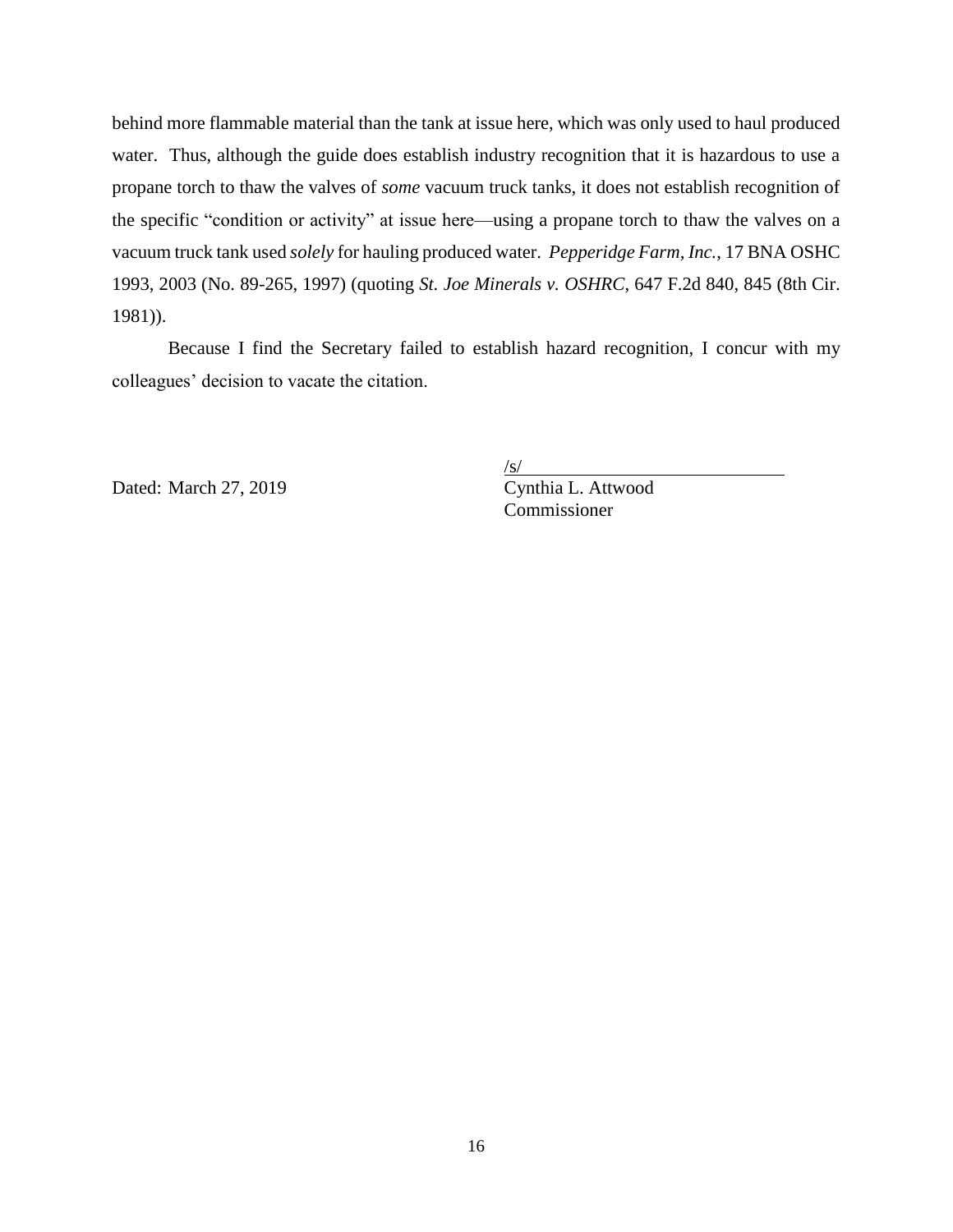# United States of America **OCCUPATIONAL SAFETY AND HEALTH REVIEW COMMISSION**

1924 Building - Room 2R90, 100 Alabama Street, S.W. Atlanta, Georgia 30303-3104 [atlantaoshrcjudges@oshrc.gov](mailto:atlantaoshrcjudges@oshrc.gov)

Secretary of Labor,

Complainant,

v. OSHRC Docket No. **14-0844**

Quick Transport of Arkansas, LLC,

Respondent.

Appearances:

Lindsay A. Wofford, Esquire, U.S. Department of Labor, Office of the Solicitor, Dallas, Texas For the Secretary

George R. Carlton, Jr., Esquire, Godwin Lewis, P.C., Dallas, Texas For the Respondent

BEFORE: Administrative Law Judge Heather A. Joys

## **DECISION AND ORDER**

This proceeding is before the Occupational Safety and Health Review Commission pursuant to § 10(c) of the Occupational Safety and Health Act of 1970, 29 U.S.C. § 651- 678 (2014) (the Act). Quick Transport of Arkansas, LLC (hereinafter QT) is a transportation company that services natural gas wells. Beginning on January 24, 2014, Occupational Safety and Health Administration Compliance Officer (CSHO) Michelle Martin conducted an inspection of QT at its Knoxville, Arkansas, truck yard following a fatal accident at that location that same day. Based upon CSHO Martin's inspection, the Secretary of Labor, on May 13, 2014, issued a Citation and Notification of Penalty alleging a serious violation of § 5(a)(1) the Act. The Secretary proposed a penalty of \$7,000.00 for the Citation. QT timely contested the Citation. Both the Citation and penalty are at issue.

The Citation alleges QT violated the general duty clause set out at  $\S$  5(a)(1) of the Act by allowing employees to use propane torches to thaw frozen valves on vacuum trucks potentially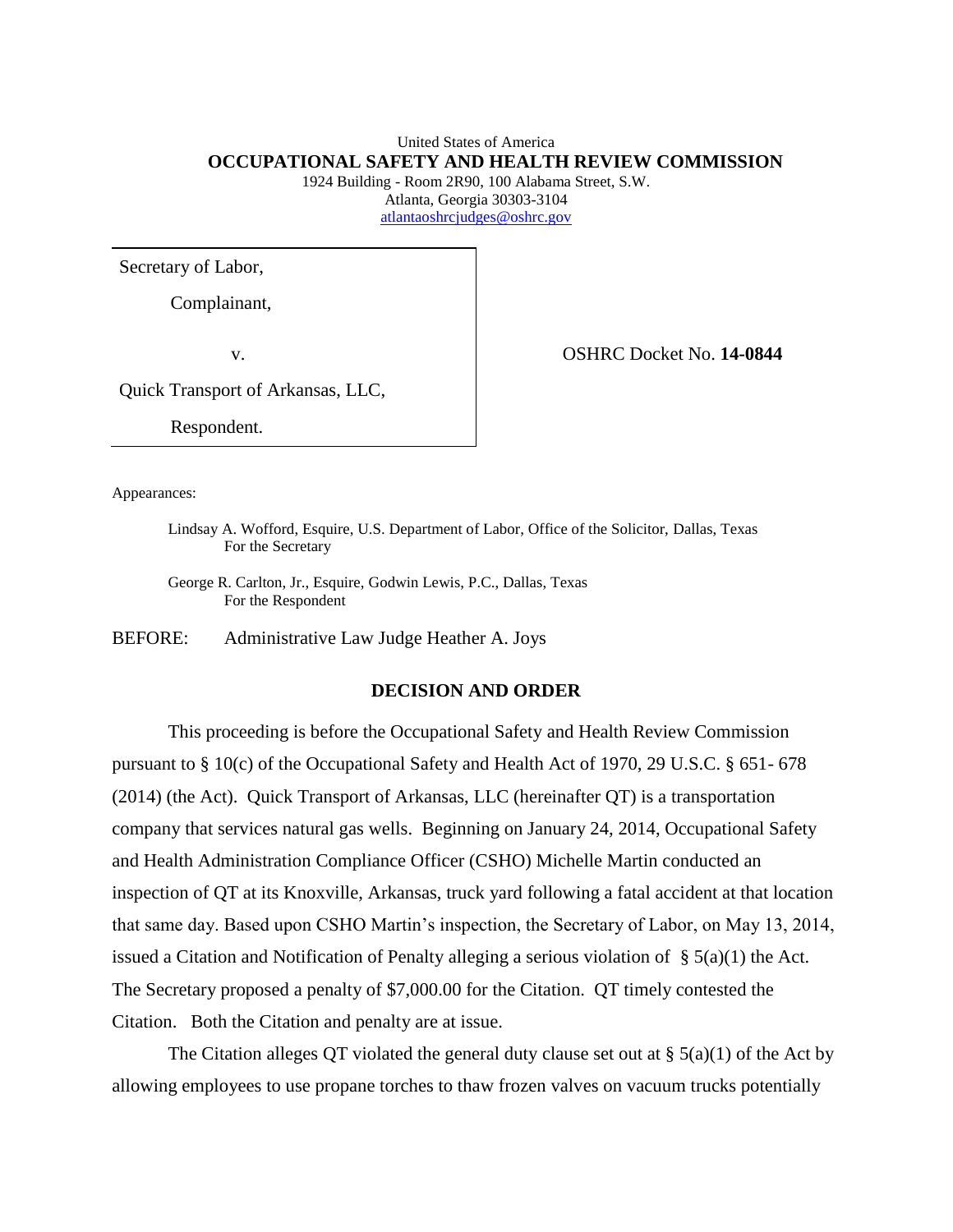containing hydrocarbons or toxic and/or flammable gases or vapors thereby exposing employees to an explosion hazard. The Secretary proposed as a feasible means of abatement that frozen valves be thawed using methods other than potential ignition sources such as by bringing the trucks into a heated facility.

QT timely contested the citation. It contends the Secretary did not meet his burden of proof for the alleged general duty clause violation. QT contends the Secretary failed to establish either it or the industry recognized the potential for empty vacuum trucks, previously used for hauling produced water, to contain hydrocarbons or toxic and/or flammable gases or vapors. QT argues the industry does not recognize any hazard associated with use of ignition sources near empty vacuum trucks, or the need to test the contents of vacuum trucks used in the transport of produced water.

I held a hearing in this matter on February 10, 2015, in Little Rock, Arkansas. The parties filed post-hearing briefs on May 7,  $2015$ <sup>13</sup>

For the reasons discussed below, the citation is VACATED.

#### **Jurisdiction**

At the hearing, the parties stipulated jurisdiction of this action is conferred upon the Commission pursuant to  $\S 10(c)$  of the Act (Tr. 6). The parties also stipulated at the hearing that at all times relevant to this action, QT was an employer engaged in a business affecting interstate commerce within the meaning of  $\S 3(5)$  of the Act, 29 U.S.C.  $\S 652(5)$  (Tr. 6).

#### **Background**

# *QT's Operations*

QT is engaged in the business of servicing gas and oil producers. According to Richard Bittle, the Secretary/Treasurer for QT and several other commonly held companies, QT is considered part of the natural gas industry (Tr. 179). The company's main function is the hauling of "produced water" for natural gas producers in the State of Arkansas (Tr. 179). Its trucks are permitted by the Arkansas Oil and Gas Commission solely for this purpose (Tr. 179).

<sup>&</sup>lt;sup>13</sup> To the extent either party failed to raise any other arguments in its post-hearing brief, such arguments are deemed abandoned.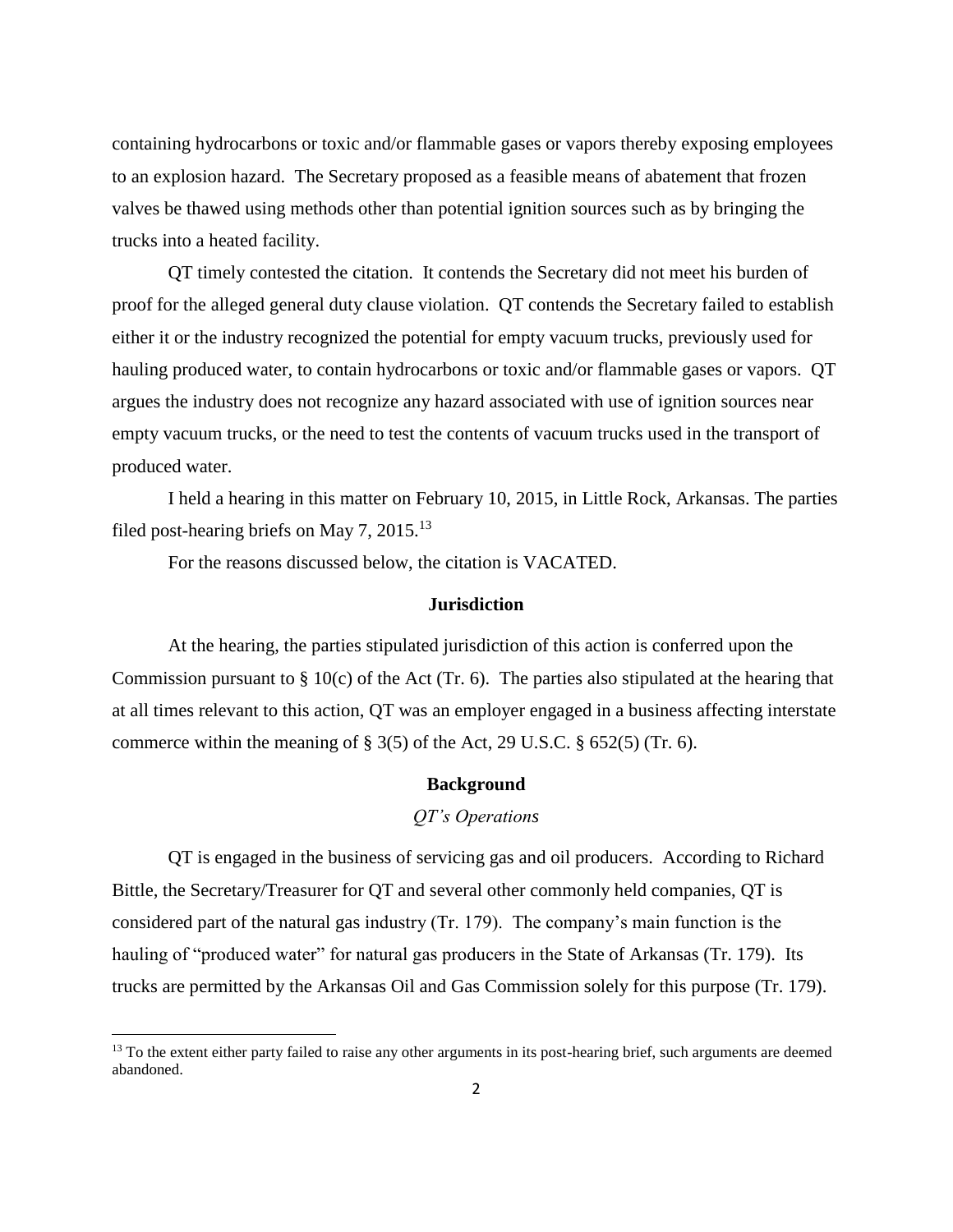The fatality that prompted the OSHA inspection in this matter occurred at QT's Knoxville yard where it stores and services its trucks.

"Produced water," also called production water, salt water, brine, or formation water, is a byproduct of the extraction of natural gas using the fracturing process (Tr. 15, 83, 125, 181). Water is injected into a natural gas well during drilling to help "fracture the formation" or to cause the natural gas to flow out of the well (Tr. 197-98). A variety of chemicals may also be used in this process along with the water such as biocides and anti-friction chemicals (Tr. 182- 84). The water that is injected into the wells during this process comes out with these chemicals and the natural gas (Tr. 125, 184-87). The natural gas is separated from the water and is sent to a pipeline or stored; the water is sent to a holding tank (Tr. 27, 187). It is from these holding tanks at the well site that QT drivers pick up the produced water to be transported (Tr. 27).

The trucks used by QT drivers are vacuum trucks. These trucks consist of a tractor and a tanker equipped with a self-loading system (Tr. 17). This system allows material to be either blown out of or drawn into the tanker (Tr. 18). The back of the tanker, depicted in Exhibit C-1 pp. 5, 9, 10, 20, 21 and 22, has two valves that are part of the vacuum system used for this purpose and a larger hatch. QT's Knoxville yard manager assigns the driver his tractor and tanker (Tr. 18). The dispatcher assigns the driver the loads to be picked up, transported, and delivered (Tr. 20).

The driver records each load on a load ticket, carried in a book in the tractor's cab (Tr. 20; Exh. C-2). Each load ticket identifies the tractor and tanker by number, the amount of produced water picked up and delivered, the location of the well, and the location of the storage facility to which the load is delivered, among other information (Tr. 22-27; Exh. C-2).

QT drivers pick up produced water from various locations, but all of QT's customers are natural gas producers (Tr. 127). The produced water is drawn into the tanker by vacuum. This is accomplished by connecting hoses to the valves and engaging the vacuum system. The produced water is delivered to both disposal wells, where it is disposed back into the ground, and facilities that recycle the water for use it in other drilling operations (Tr. 128-29). The only difference is the manner in which the produced water is off-loaded from the tanker (Tr. 39, 49, 75, 90). The produced water is drained from the tanker into disposal tanks by gravity; it is blown into the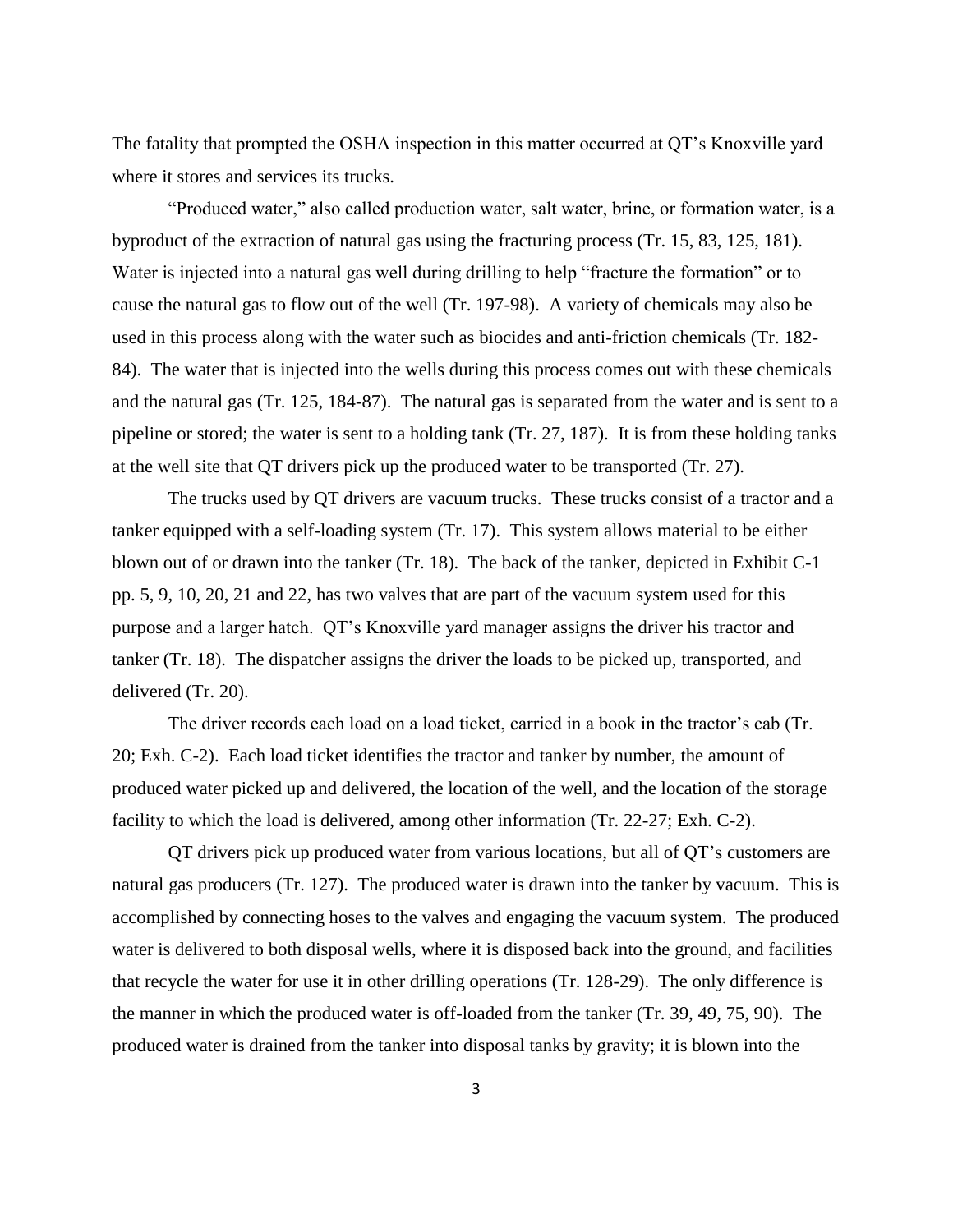recycling tanks with air (Tr. 39-40, 75, 90). The driver considers the tanker empty when no water continues to flow out (Tr. 40). He may also check the level visually by using a sight tube (Tr. 89). The Knoxville Yard Manager<sup>14</sup> testified the tankers contain no residue from production water (Tr. 170). Employee A, a driver with QT, testified the tankers contain no residual produced water after they are drained (Tr. 76), but admitted he has never checked (Tr. 53). Employee B, another QT driver, testified the valves could retain small amounts of moisture (Tr. 92).

Drivers take certain measures when loading and off-loading produced water. When at a natural gas well site, no open flames are allowed to be present (Tr. 86). During the process of loading the tanker, the tractor must be grounded (Tr. 70-71, 77, 84). When produced water is being pumped into or out of the tanker, a bucket is placed under the valves to ensure no produced water spills onto the ground (Tr. 30, 39, 84). Drivers are required to wear flame retardant clothing (Tr. 77).

Each tanker is required to be permitted by the Arkansas Oil and Gas Commission (Tr. 88, 131, 133-34). These permits read:

# EXPLORATION AND PRODUCTION FLUID TRANSPORTATION

(Exh. C-1 p. 13). The tankers do not have permits to transport any hazardous or toxic materials (Tr. 72, 180). Nor do the drivers carry any special licenses to haul hazardous materials. Other than a general understanding the water has been used in the natural gas extraction process, drivers are not provided with information about the contents of produced water (Tr. 31-32, 84). QT does no testing of the produced water (Tr. 35, 76, 149-50). Nor does QT test the atmosphere in the tanks (Tr. 52, 149-50). Tanks are not routinely cleaned for residual water or any other chemicals (Tr. 53, 145).<sup>15</sup>

# *The Accident*

l

<sup>&</sup>lt;sup>14</sup> Names have not been used to protect the privacy of the individuals testifying in this matter.

<sup>&</sup>lt;sup>15</sup> QT does have the tanker cleaned when it is to be used to haul clean city water (Tr. 145). Cleaning is performed by a contractor because QT does not have the necessary "wash out" permit issued by the Arkansas Department of Environmental Quality (Tr. 146).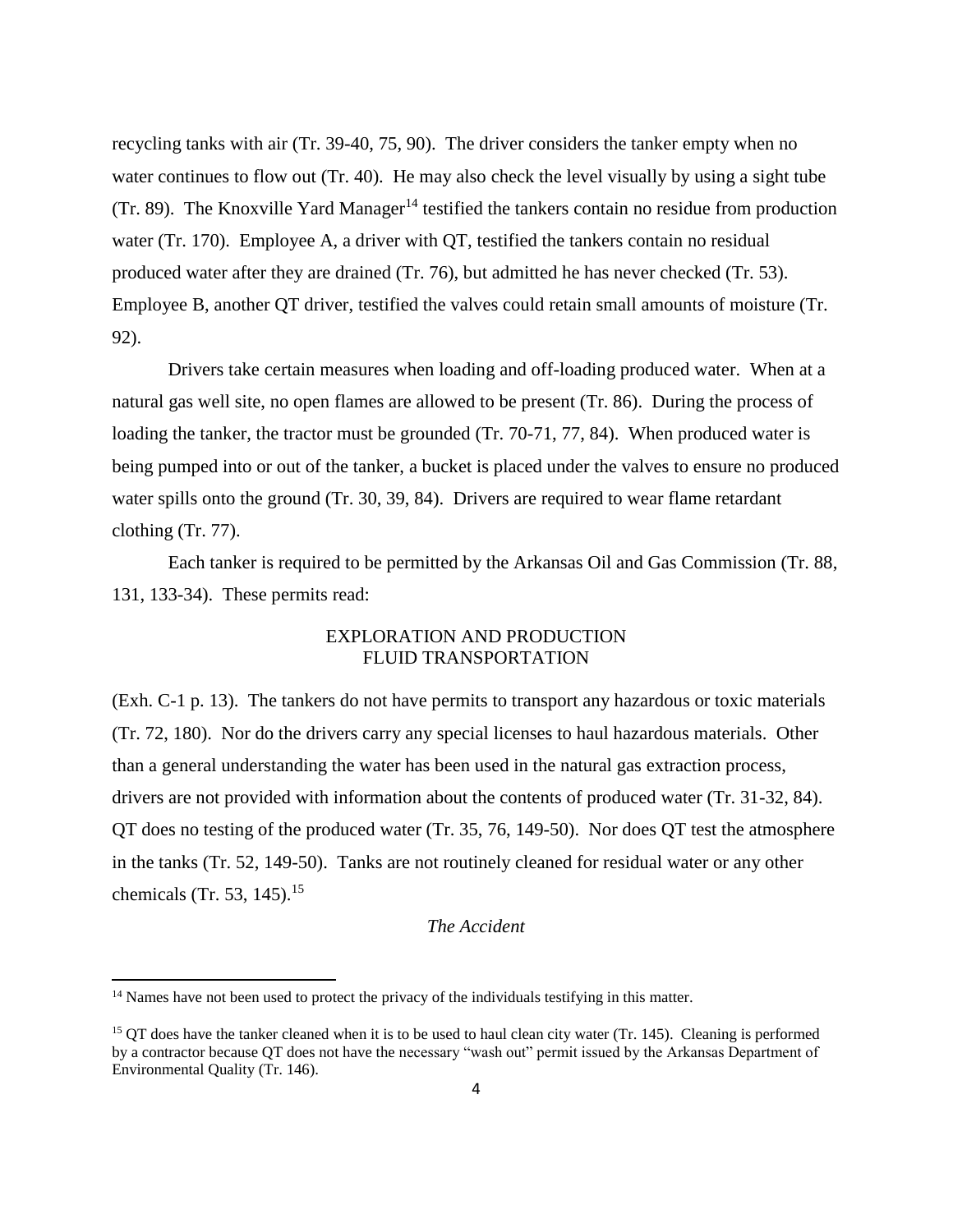On January 24, 2014, Employee A arrived at work at QT's Knoxville yard in the morning and began his pre-trip inspection of his tractor and tanker (Tr. 55). The temperature had dropped well below freezing the night before and Employee A found the valves on the tanker had frozen shut (Tr. 55). Employee B, who was more experienced than Employee A, was inspecting his truck and found the valves on his tanker frozen shut as well (Tr. 56). Both drivers had left the valves on their tankers closed the night before, which both testified was common practice (Tr. 58). Employee B went to the shop and returned with a propane tank and wand (Tr. 57). He proceeded to thaw both tankers' valves with the flame of the wand connected to the propane tank (Tr. 57-60). The process took only a moment (Tr. 57).

Once both tankers' valves were thawed, Employee B gave the propane tank and wand to a third driver who had also found the valves to his tanker frozen shut (Tr. 60). This third driver the deceased - walked out of Employee A's and Employee B's sight to the back of his tanker. A few moments later, Employee A and Employee B heard an explosion and saw two "plumes" or "vapors" rising from the tanker (Tr. 61-62, 99). Employee B ran toward the shop but was intercepted by other employees coming out of the shop (Tr. 63). Someone called 911 (Tr. 63).

Upon hearing the explosion, Employee B ran toward it, thinking it was a tire blow-out (Tr. 99). He testified he saw two tank lids flying through the air (Tr. 99). Employee B, the only witness who saw the deceased immediately following the explosion described the scene. He testified the deceased was lying on the ground 5 feet behind the truck (Tr. 100-01). He was nonresponsive (Tr. 101). The front of the deceased's flame retardant shirt had been "blown off" and he had blood coming from his nose and ear (Tr. 110-13). Employee B unsuccessfully attempted CPR until emergency responders arrived about 5 minutes later (Tr. 114). The deceased was never revived and succumbed to his injuries.

Both Employee A and Employee B testified they observed no indication of fire immediately following the explosion.<sup>16</sup> Employee B testified he did not smell gas, oil, or any

<sup>&</sup>lt;sup>16</sup> The undersigned observed the demeanor of both Employee A and Employee B and found both to be credible witnesses. Their answers were straightforward and consistent. The Yard Manager also testified about the conditions following the accident. Unlike Employee A and Employee B, the Yard Manager was a reluctant and evasive witness. On examination by the Secretary's counsel he repeated questions back and feigned a lack of understanding of unambiguous questions. In contrast, his answers to counsel for QT's questions were concise and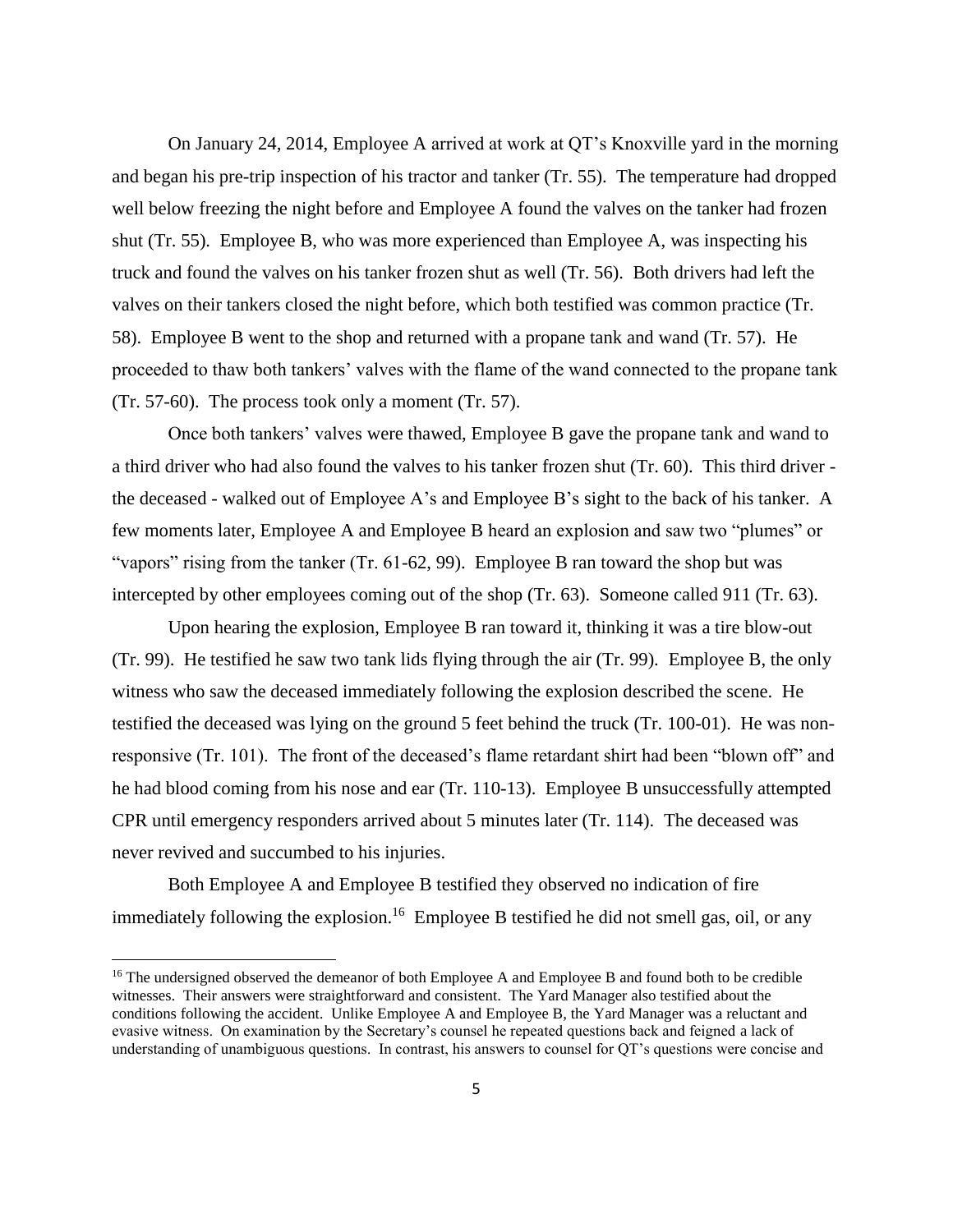other odor indicative of burning hydrocarbons (Tr. 107-09). He observed no burns on the deceased's body (Tr. 112). Employee A testified he did not observe the deceased at the time of the accident and only observed the tanker several days later (Tr. 65, 78). He saw no signs of fire in or around the tanker.

Following the accident, QT changed its procedures for thawing valves (Tr. 150). Drivers are now to ventilate the tanker thoroughly (Tr. 68-69). No open flames are to be used around tankers (Tr. 87). QT instituted a policy to leave valves open at the end of a day if there is a possibility of freezing temperatures (Tr. 153). If a tanker's valves do become frozen shut, the driver is to be bring the tanker into the shop and thaw the valves using a small heater (Tr. 94; Exh. C-1 p. 26).

#### *The Inspection*

OSHA was informed of the explosion on the same day it occurred. CSHO Martin was assigned to conduct an investigation and went to QT's Knoxville yard that afternoon (Tr. 208- 10). CSHO Martin was accompanied by CSHO John Wolfe (Tr. 209). While at the site, CSHO Martin and CSHO Wolfe observed and photographed the area in which the explosion had occurred (Tr. 212; Exh. C-1). CSHO Martin was informed by QT management nothing at the site had been moved, other than the deceased's body (Tr. 213). CSHO Martin observed the hatch cover of the tanker had blown off (Tr. 214-15). She photographed the area near the valves and observed some liquid below the valves (Tr. 216, 219; Exh. C-1 pp. 10, 20). She also saw the propane tank and wand in the immediate area (Tr. 218; Exh. C-1 p. 18).

Based upon her investigation, CSHO Martin recommended a citation alleging a general duty clause violation be issued to QT. She concluded the explosion had been the result of the deceased's use of a flame to thaw the valves on the tanker which, she opined, may have contained residual hydrocarbons (Tr. 223-24). CSHO Martin did no testing of the contents of the tanker or the atmosphere inside the tanker during her investigation. In the citation, the Secretary alleges QT exposed its employees to an explosion hazard by not ensuring tankers contain no residual flammable or combustible materials prior to allowing introduction of an

appeared rehearsed. To the extent it is not otherwise corroborated, the undersigned gives the Yard Manager's testimony little weight.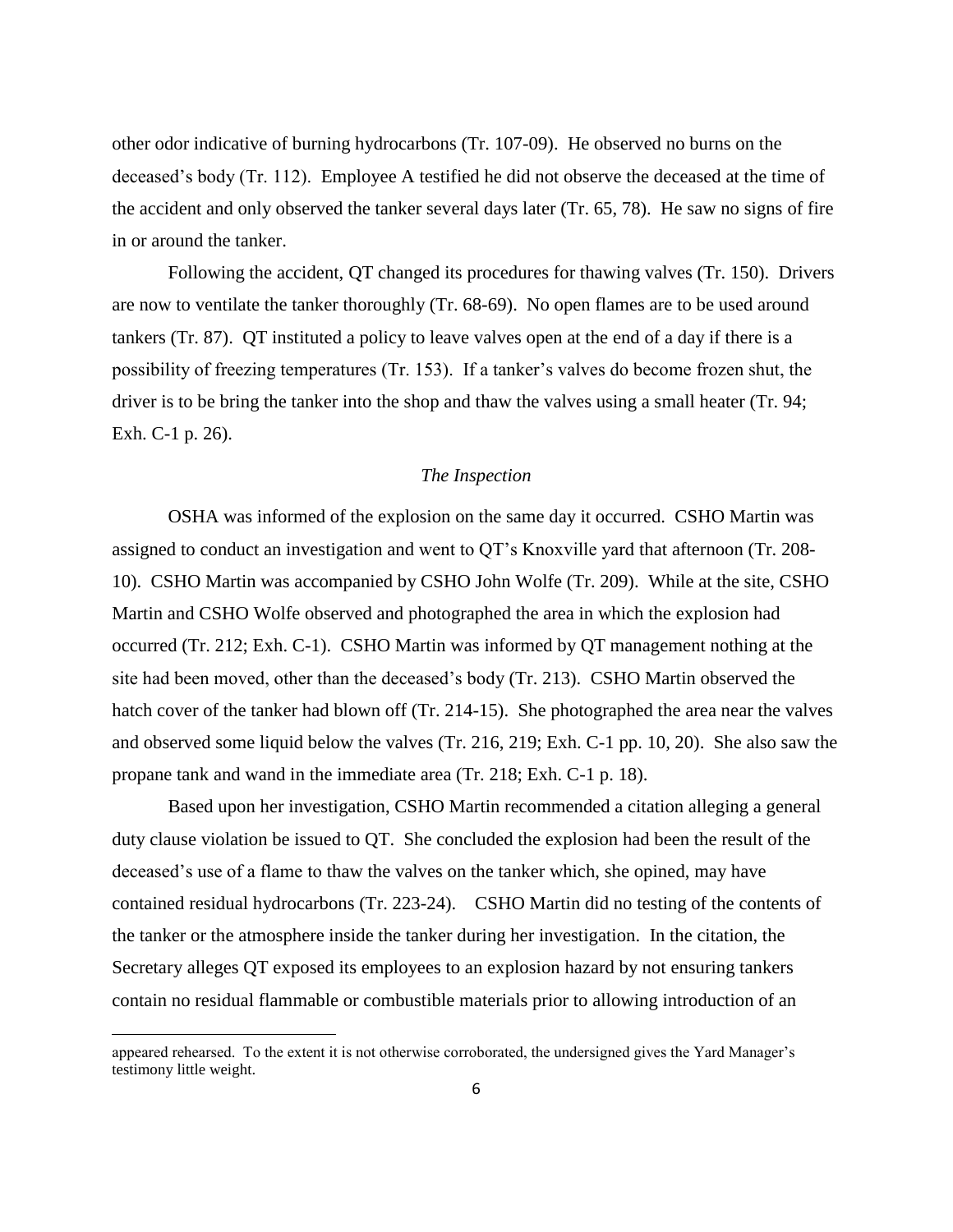ignition source. CSHO Martin testified use of insulation around the valves to prevent freezing or thawing frozen valves by moving the tanker into the shop were feasible means to abate the hazard (Tr. 248).

QT timely contested the citation. QT contends the cause of the explosion is not known and the Secretary failed to establish it was the result of the use of a propane torch on a tanker containing residual hydrocarbons. QT further contends there is no potential for produced water from natural gas wells to contain residual flammable or combustible vapors or gasses. Therefore, neither it nor the natural gas industry recognize an explosion hazard should an ignition source be used near tankers used to haul produced water.

### **The Citation**

The citation alleges a serious violation of the general duty clause,  $\S(5a)(1)$  of the Act. Section  $5(a)(1)$  requires each employer to "furnish to each of his employees employment and a place of employment which are free from recognized hazards that are causing or are likely to cause death or serious physical harm to his employees." 29 U.S.C. § 654(a)(1). The citation alleges a violation of  $\S$  5(a)(1) as follows:

The employer does not ensure ignition sources are not present when employees attempt to thaw valves on vacuum truck trailers. This violation most recently occurred on January 24, 2014 on the north side of the truck parking lot at 601 Ash Street in Knoxville, Arkansas, where employee(s) used a propane torch to thaw frozen valves on vacuum truck trailers and did not ensure hydrocarbons, toxic and/or flammable gases or vapors were present.<sup>17</sup> This practice exposed employees to an explosion hazard.

The citation itself did not identify a feasible means of abatement.<sup>18</sup> CSHO Martin testified feasible means of abatement would include insulating the tanker valves or thawing frozen valves by bringing the tankers into the shop. The Secretary argued in his post-hearing

 $17$  As QT points out in its brief, the Citation is unartfully drafted. QT has not argued the Citation was vague. Its brief makes clear QT understood the alleged violation to be the failure to ensure the absence of hydrocarbons or flammable or combustible gases or vapors within the tankers prior to introducing an ignition source. The Court finds the parties tried this issue by consent.

<sup>&</sup>lt;sup>18</sup> QT did not raise a defense of lack of fair notice in response to this omission and the Court finds it unnecessary to address the issue.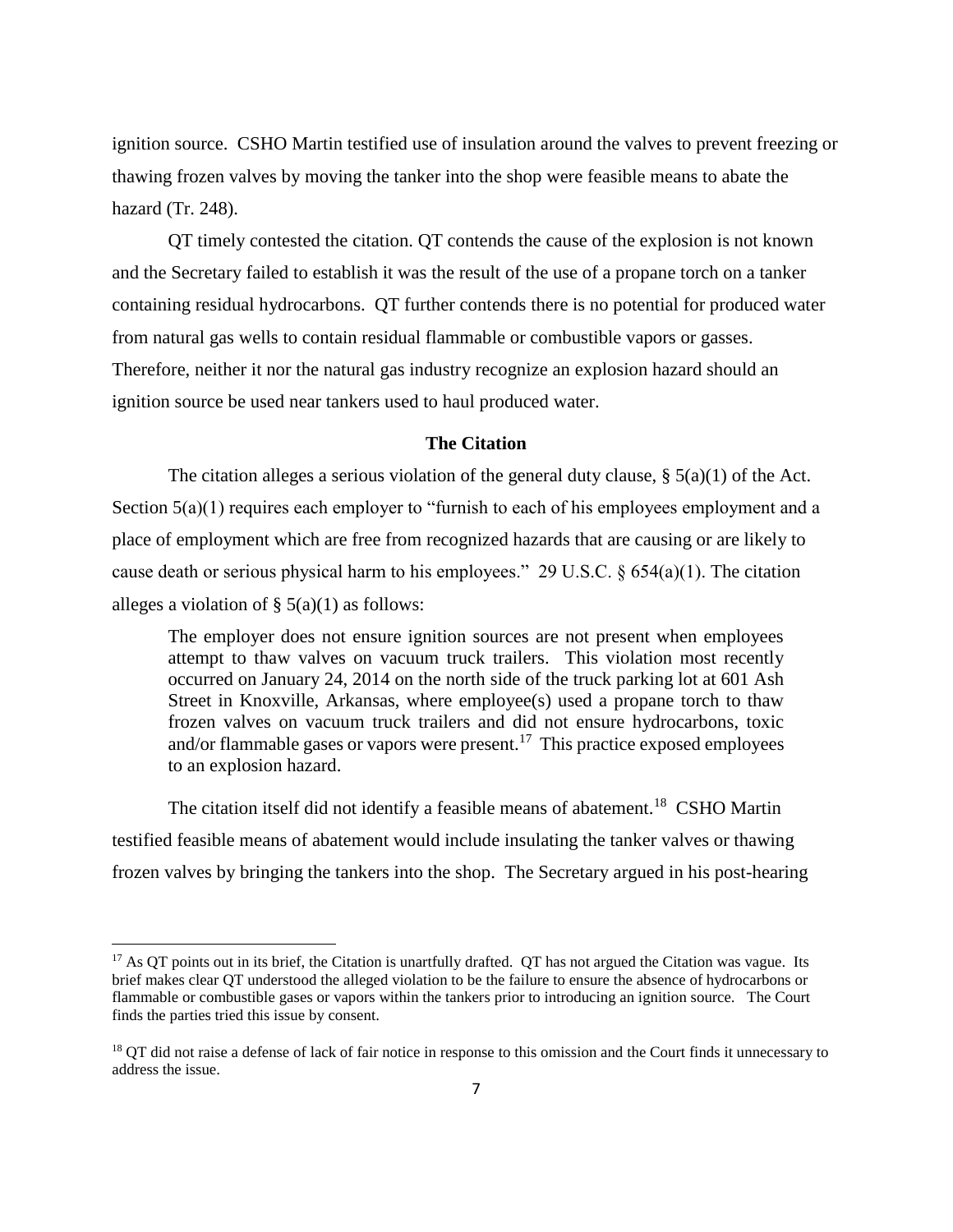brief abatement would involve ensuring ignition sources are not used to thaw frozen valves (Sec'y's Brief at p. 3).

### **DISCUSSION**

### **Elements of a § 5(a)(1) Violation**

To establish a violation of the general duty clause, the Secretary must show that: (1) a condition or activity in the workplace presented a hazard; (2) the employer or its industry recognized the hazard; (3) the hazard was likely to cause death or serious physical harm; and (4) a feasible means existed to eliminate or materially reduce the hazard. *Pegasus Tower,* 21 BNA OSHC 1190, 1191 (No. 01-0547, 2005). In addition to the above-quoted elements of a  $\S$  5(a)(1) violation, the Secretary must also establish the employer had either actual or constructive knowledge of the hazardous condition. *Deep South Crane & Rigging Co.,* 23 BNA OSHC 2099 (No. 09-0240, 2012), *aff'd Deep South Crane & Rigging Co. v. Seth D. Harris,* 535 Fed. Appx. 386 ( $5^{\text{th}}$  Cir. 2013).

## *Whether an Activity or Condition at the Site Constituted a Hazard*

The Commission has held that as part of his burden of proving a  $\S$  5(a)(1) violation, the Secretary "must define the cited hazard in a manner that gives the employer fair notice of its obligations under the Act by specifying conditions or practices over which the employer can reasonably be expected to exercise control." *Otis Elevator Co.*, 21 BNA OSHC 2205, 2206 (No. 03-1344, 2007). The Commission has held the Secretary has the obligation to define the hazard in terms of the preventable consequences of the work operation, not by the method of abatement. *Otis Elevator*, 21 BNA OSHC at 2208, *citing Morrison-Knudsen Co./Yonkers Contracting Co.*, 16 BNA OSHC 1105, 1121-22 (No. 88-572, 1993); *see also Arcadian Corporation*, 20 BNA OSHC 2001, 2009 (No. 93-0628, 2004). Put another way, the Secretary must define the hazard "in terms of **the physical agents that could injure employees** rather than the means of abatement." *Arcadian Corporation*, 20 BNA OSHC at 2009, *quoting Chevron Oil Co.*, 11 BNA OSHC 1329, 1331 n. 6 (No. 10799, 1983) (emphasis added).

The Secretary defined the hazard in this case as an explosion hazard resulting from the use of an ignition source to thaw valves on tankers without ensuring the absence of hydrocarbons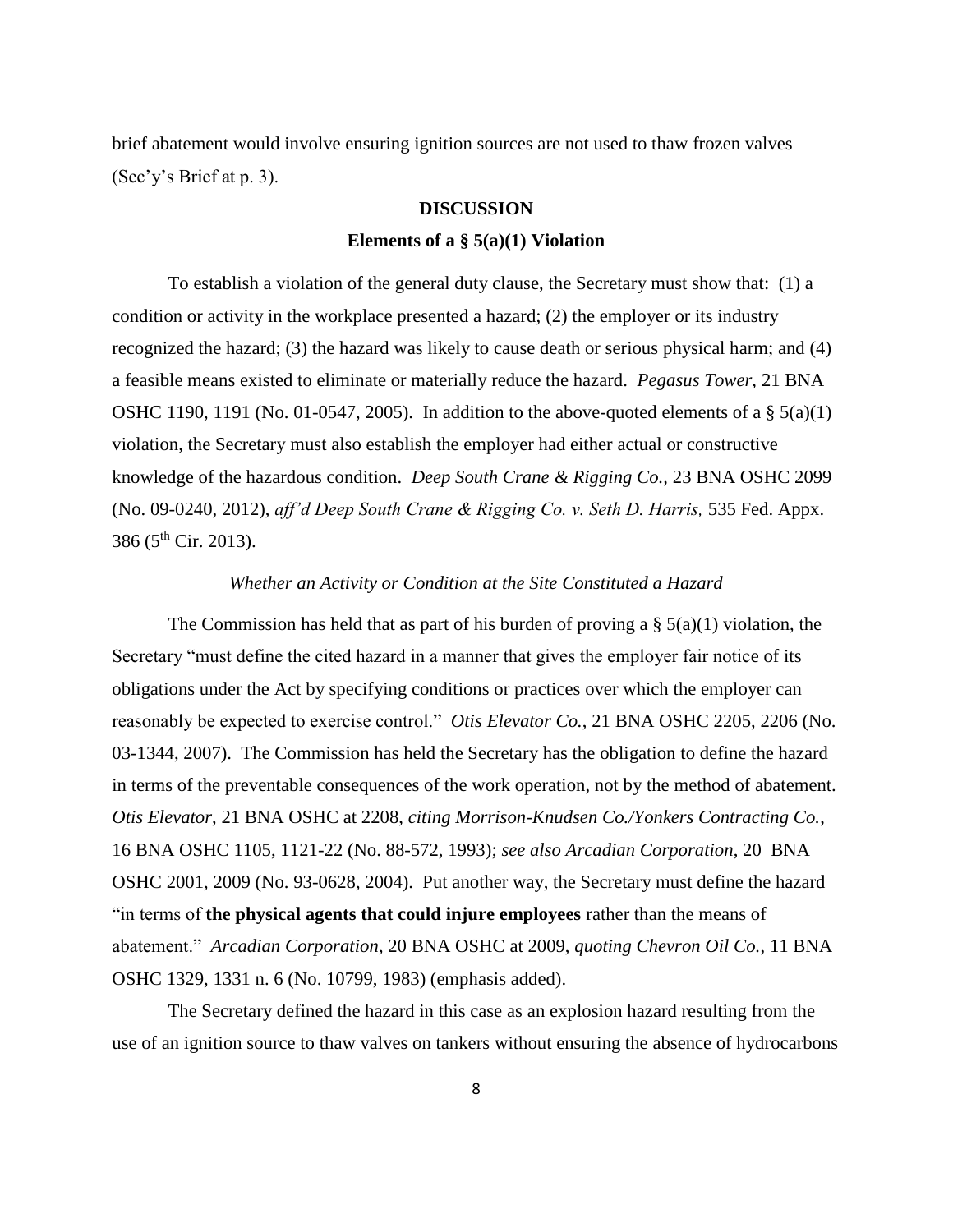or toxic and/or flammable gases or vapors within the tankers (Sec'y's Brief at p. 4). Having defined the hazard, the Secretary must also show the existence of the hazard at the worksite. To do so, the Secretary must show the tankers at QT's worksite contained hydrocarbons or toxic and/or flammable or combustible gases or vapors that could explode when in contact with an ignition source. In his brief, the Secretary points only to evidence in the record establishing QT drivers used propane torches as standard practice to thaw frozen valves without conducting any testing of the contests of the tanker (Sec'y's Brief at p. 4). The Secretary's error is one of conceptualization, i.e. he has conflated the hazard and the abatement method. *Morrison-Knudsen Co./Yonkers Contracting Co.*, 16 BNA OSHC at 1121-22 (holding the hazard was exposure to excessive levels of airborne lead, not absence of protective clothing); *See also Bunge Corp*., 7 BNA OSHC 1654 (No. 78-1881, 1979) (distinguishing evidence of feasible means of abatement by compliance with NFPA code and proof of the hazard).<sup>19</sup> Although the Secretary is correct the record establishes QT drivers engaged in a practice of using an ignition source to thaw frozen valves without testing the contents of the tanker, the Secretary has not established this practice exposed employees to the explosion hazard alleged in the Citation.

The Secretary presented no expert testimony or other scientific evidence establishing the chemical components of the produced water hauled by QT drivers from natural gas wells. CSHO Martin did not sample or test the water she observed near the valves of the tanker. She did not test the atmosphere in any of the tankers in QT's Knoxville yard. The record contains no testimony from representatives of or experts in the natural gas industry regarding the potential for produced water from natural gas wells to contain flammable or combustible gases or vapors. Rather, the Secretary relies on statements contained on the Environmental Protection Agency's (EPA) website and in a document published by the American Petroleum Association (API). The Court finds this evidence insufficient.

According to the excerpt from the EPA's website relied upon by the Secretary, produced water "may contain chemicals, naturally-occurring substances, hydrocarbons and potential reaction and degradation products." (Exh. C-10, p. 2). This broadly worded statement, taken

<sup>&</sup>lt;sup>19</sup> Although *Bunge* is an unreveiwed ALJ decision without precedential value, the undersigned finds the ALJ's analysis instructive.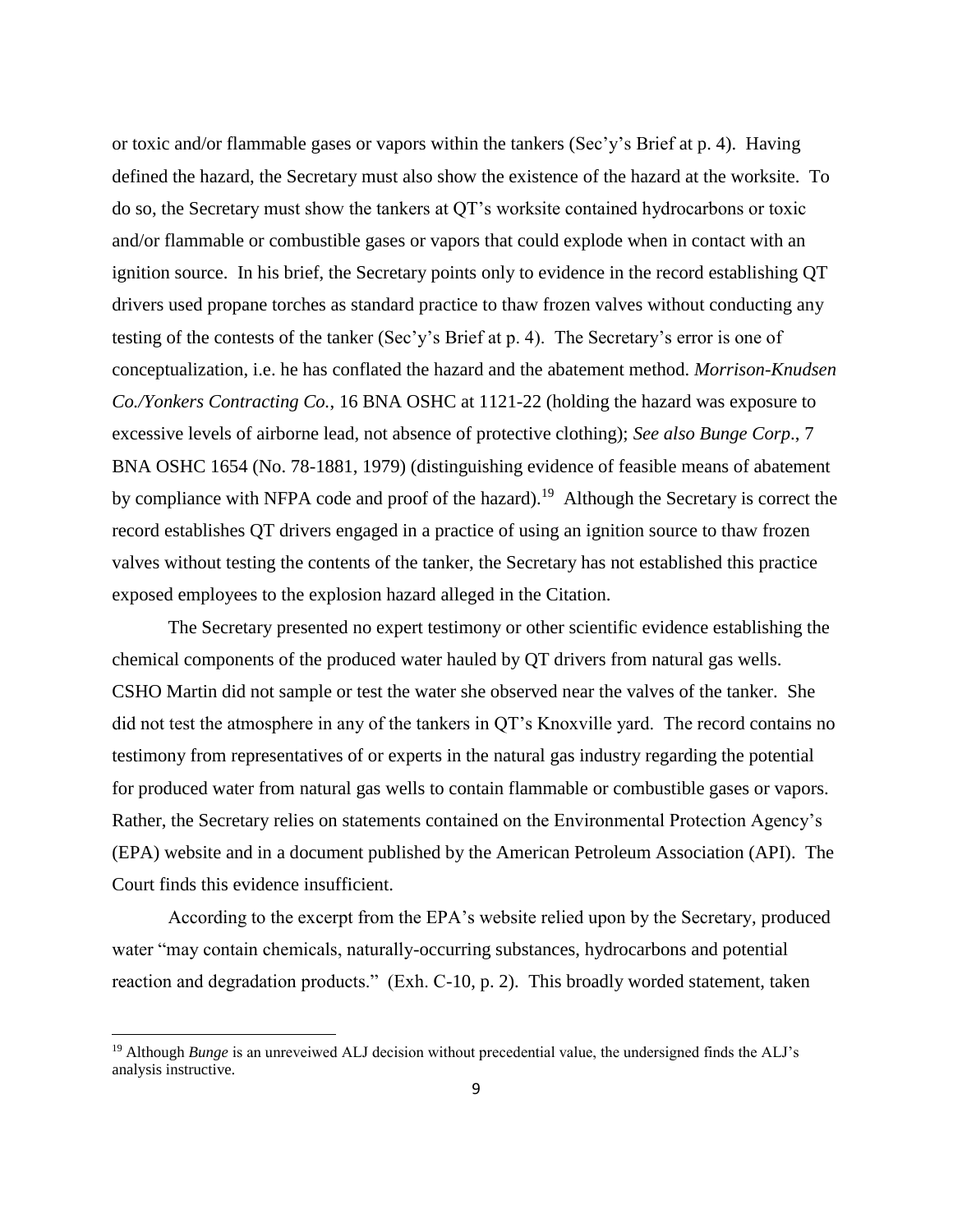from a 2012 progress report on the EPA's study of the impact of fracturing on drinking water resources, establishes only the potential for *some* produced water to contain hydrocarbons in some unspecified quantities. It is insufficient to establish hydrocarbons and/or flammable or combustible gases were present in QT's tankers in sufficient concentrations to pose an explosion hazard.

The Secretary also relies on the API recommended practices for operation of vacuum trucks entitled "Safe Operation of Vacuum Trucks in Petroleum Service" to establish the existence of an explosion hazard (Exh. C-19). The safe operating procedures for vacuum trucks recommended by the API specifically apply to "vacuum trucks, skids and trailers used in flammable and combustible liquid service" and to "movement of liquid mixtures (such as 'produced water', BS&W or tank bottoms) that may contain sufficient hydrocarbon material to present comparable hazards" (Exh. C-19 pp. iii, 1). Many of the advisory provisions of the API recommended practices are directed specifically at the handling of hazardous materials (Exh. C-19 pp. 4-5). Others address safe handling procedures for vacuum trucks hauling non-petroleum products such as produced water (Exh. C-19 p. 13). Although these recommended practices put drivers on notice of the potential for trucks hauling produced water to contain "trace amounts of flammable liquids, hydrogen sulfide and other toxic substances" or "trace amounts of hydrocarbon condensates or hydrogen sulfide" and set forth means by which drivers can protect themselves from such hazards, they do not establish QT's tankers contained such substances at levels sufficient to pose an explosion hazard. *See Dayton Walther Corp*., 13 BNA OSHC 1966 (No. 87-1383, 1988) (generalized statements in safety publications that moisture and molten metal can pose a danger of explosion is insufficient to establish hazard existed at the worksite; expert testimony that the conditions at the worksite created that hazard was needed). $^{20}$ 

A thorough reading of the API document makes clear vacuum trucks are used for a variety of purposes in the oil and gas industry ("Vacuum trucks are used in all segments of the petroleum industry with varied applications." Exh. C-19 p. 1). The document makes numerous references to the use of vacuum trucks for removal of flammable and combustible or hazardous

 $\overline{a}$ 

<sup>20</sup> *Dayton Walther Corp*. is an unreviewed ALJ decisions without precedential value. Like *Bunge*, the undersigned finds the reasoning of the ALJ instructive.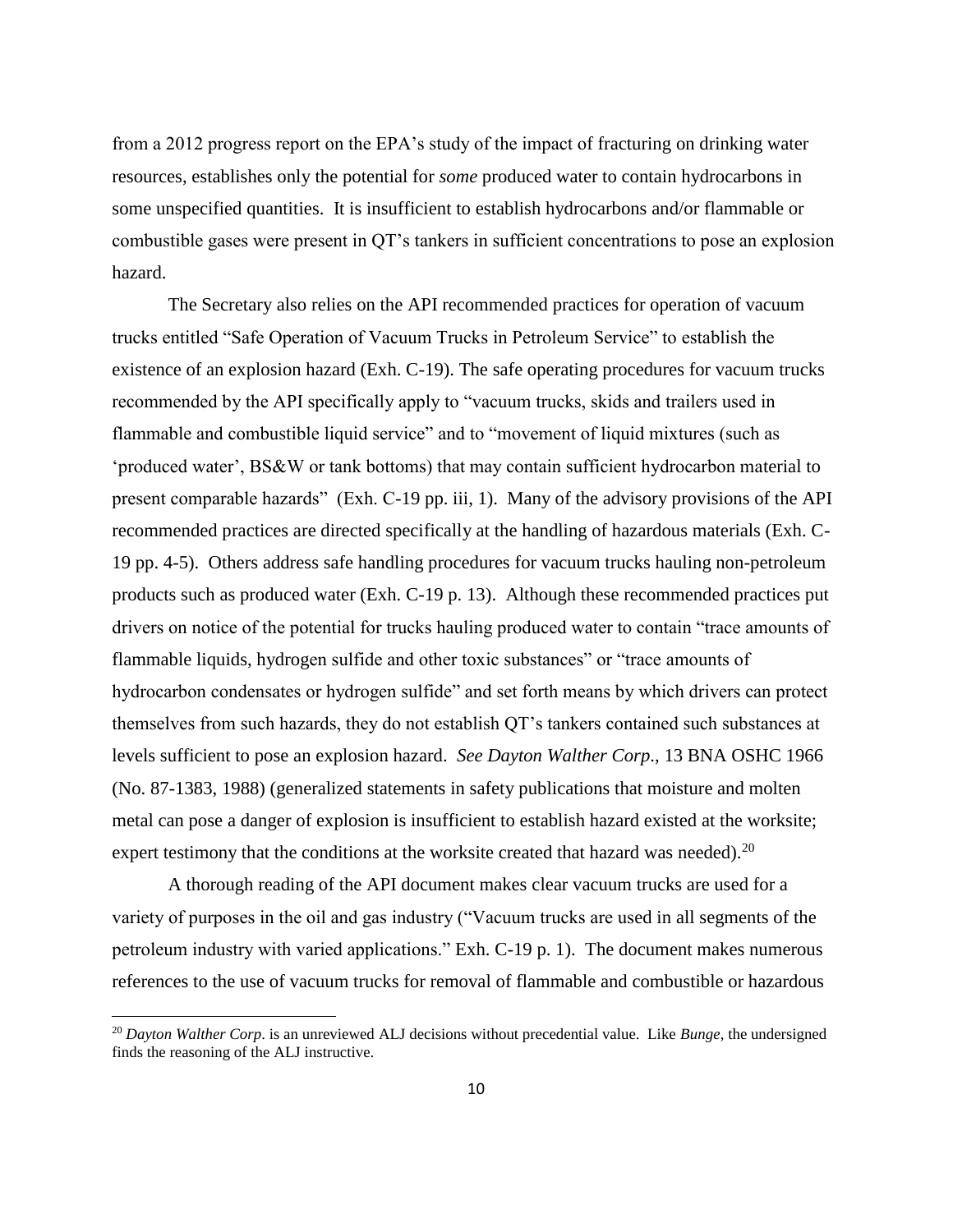materials from tanks, the transfer of such products, as well as use of vacuum trucks for clean-up of hydrocarbon spills (Exh. C-19 pp. 1, 4, 6, 18, 22, 25, and 33). QT drivers transport produced water from natural gas producers exclusively. Neither XTO nor any of QT's other customers notified QT the produced water was hazardous (Tr. 31-32, 73). QT's tankers are not permitted to carry flammable, combustible, or other hazardous materials. QT drivers are not required to hold licenses to transport such materials. There was no evidence presented establishing QT was required to comply with U.S. Department of Transportation regulations applicable to operation of vehicles transporting hazardous material. *See* 49 C.F.R. §178. Given these facts, the Court is unable to find the API recommended practices necessarily apply to QT's operations or to conditions at QT's Knoxville yard.<sup>21</sup>

Although the API recommended practices do refer to the potential for "waste products" or produced water to contain hydrocarbons, the Court finds these references too non-specific given the broad scope of the document. Moreover, many of the recommended practices are for the loading and off-loading process. Without testimony or other elucidating evidence, the Court is left to speculate whether the hazards associated with loading and off-loading produced water are present at QT's Knoxville yard, where no loading or off-loading takes place.

The Secretary's case relies heavily on circumstantial evidence and speculation as to the cause of the fatal accident. CSHO Martin testified she concluded the accident was the result of an explosion caused by ignition of flammable or combustible gases or vapors. It was uncontroverted there was no sign of fire, including no burns to the deceased's body, at the accident scene.<sup>22</sup> There was no eye-witness testimony to establish the deceased lit the propane torch. CSHO Martin's conclusions are based on the assumption that because the deceased had a

 $21$  Although QT drivers take certain precautions at the natural gas well, such precautions are not required elsewhere. For example, tankers are not grounded when off-loading at disposal wells (Tr. 71). No other location frequented by QT drivers was shown to have a prohibition against open flames. The fact drivers are required to take certain precautions while loading produced water establishes an explosion hazard at the natural gas well, not within the tankers or at QT's Knoxville yard.

 $22$  The Secretary argues in his brief the absence of burn marks on either the deceased or the truck does not disprove his theory of the accident because the deceased had on flame retardant clothing which would have protected his skin and the truck was dark gray in color which would have masked scorch marks. The Secretary presented no forensic or physical evidence of a fire. Thus, discounting the evidence of an absence of burn or scorch marks simply leaves the record devoid of evidence, it does not prove the fact of a fire.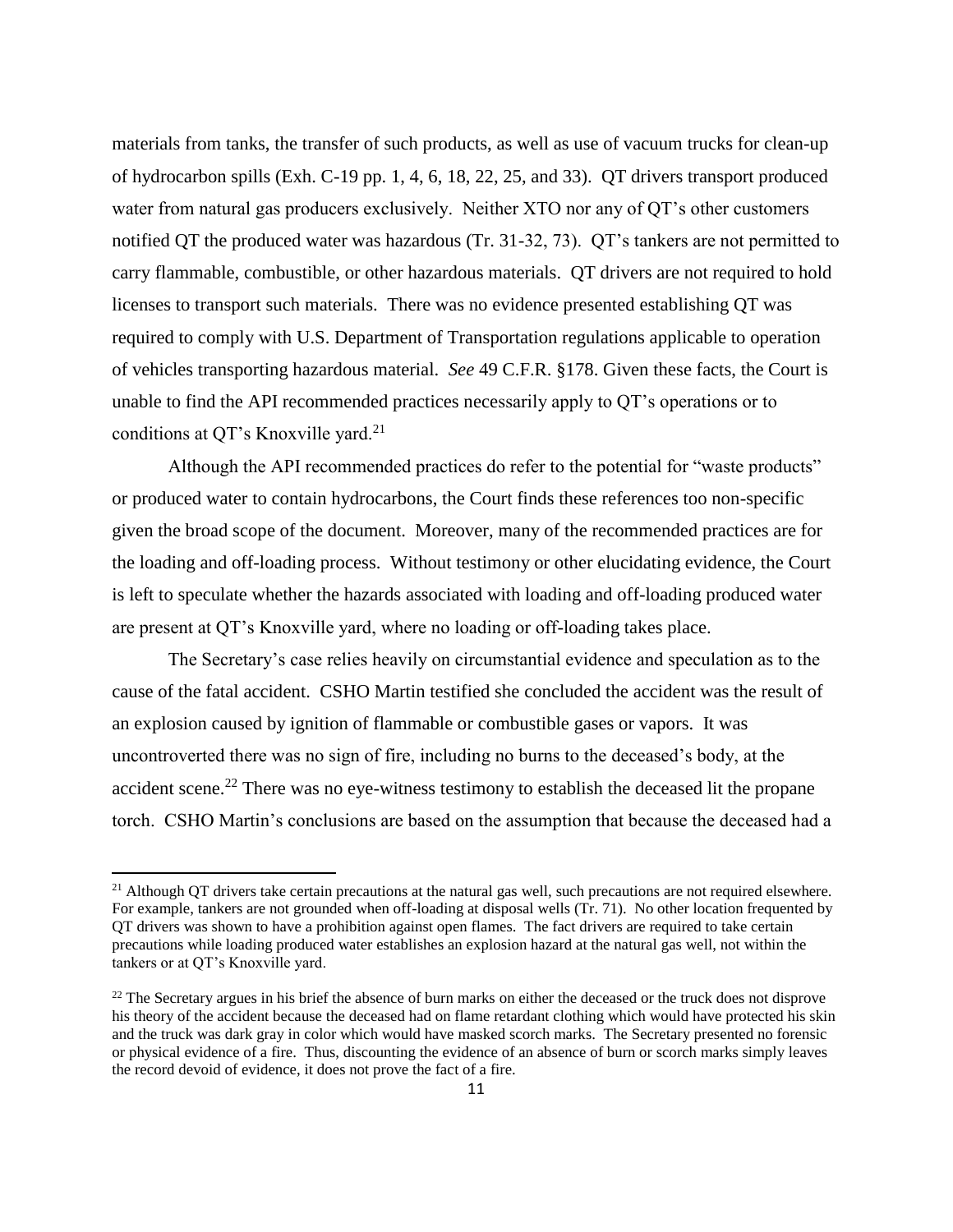propane torch prior to the explosion, the deceased must have lit the torch and the flame must have come in contact with the flammable or combustible gases or vapors, causing the explosion. CSHO Martin testified:

I concluded as a result of flame being introduced to the actual tank itself that that *may* have created and caused an explosion because there *may* have been some residual toxic substances or hydrocarbons or things of that that were in the tank.

(Tr. 223-24) (emphasis added). Rather than proving the existence of the hazardous conditions necessary to cause the explosion were present, the Secretary's theory presumes those conditions were present.

The record contains evidence upon which to base another explanation for the accident. Mr. Bittle testified the hatch may have been blown off by pressure built up in the tanker, rather than an explosion resulting from ignition of hydrocarbons. The record contains evidence, similar to the Secretary's evidence, suggesting hazardous levels of pressure could build-up in the tankers. The hatch to the deceased's tanker contained a warning label reading:

> RELIEVE ALL TANK PRESSURE BEFORE OPENING COVER 15 P.S.I. MAX. PRESSURE

(Exh. C-1 pp. 6, 17). Another tanker's hatch contained a label reading:

WARNING RELIEVE ALL PRESSURE BEFORE OPENING COVER COVER MAY FREEZE OR STICK TO NECK DO NOT REMOVE SWING BOLTS UNTIL COVER IS FREE

(Exh. C-1 p. 23). In addition, the API recommended practices refer to hazards associated with over-pressurizing and under-pressurizing vacuum trucks (Exh. C-19, section 5.8, p. 12). Load tickets for the tanker used by the deceased show it had been off-loaded under pressure the day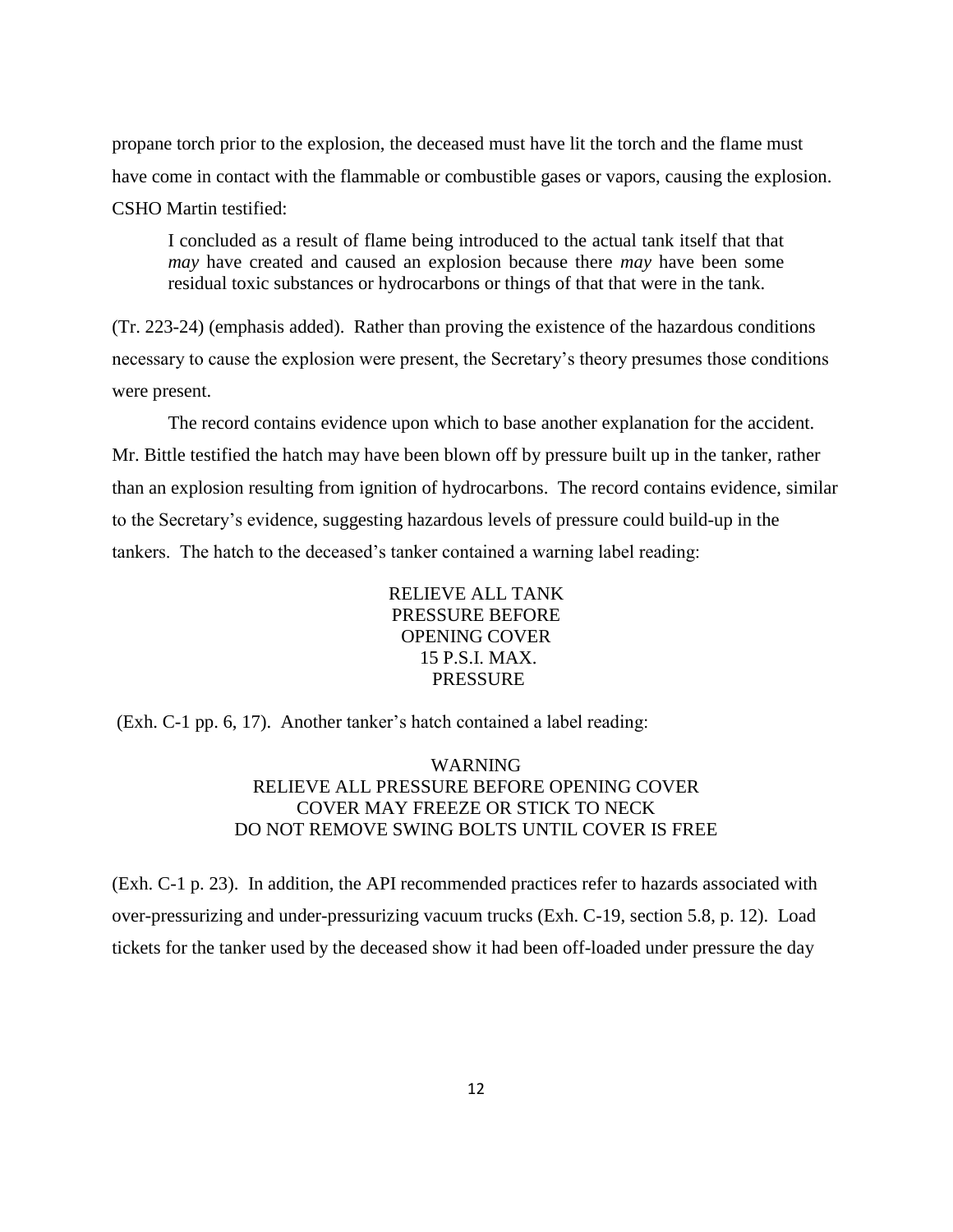prior (Exh. C-2, pp. 80-84). The Court finds the record evidence is such that either theory of causation is equally plausible and equally speculative.<sup>23</sup>

Considering the record as a whole, the Secretary has not met his burden to establish by a preponderance of the evidence the existence of flammable or combustible gases or vapors in sufficient quantities to pose an explosion hazard at QT's Knoxville yard.<sup>24</sup> In so finding, the Court is not insensitive to the fact a tragic accident occurred which may have been preventable had precautionary measures been taken. However, the Court's decision must be limited to the allegations contained in the Citation. The Secretary's evidence is insufficient to establish the violation as alleged. Item 1, Citation 1 is vacated.

# **FINDINGS OF FACT AND CONCLUSIONS OF LAW**

The foregoing decision constitutes the findings of fact and conclusions of law in accordance with Rule 52(a) of the Federal Rules of Civil Procedure.

### **ORDER**

Based upon the foregoing decision, it is ORDERED that:

Item 1, Citation 1, alleging a violation of  $\S$  5(a)(1) of the Act, is vacated.

SO ORDERED.

<sup>&</sup>lt;sup>23</sup> Nor does the undersigned find the examples of similar accidents presented by the Secretary in Exhibit C-19 at p. 42 and Exhibit C-17 supportive of a finding of an explosion hazard at QT's Knoxville yard. The Secretary did not present sufficient evidence of the circumstances of either accident to determine whether they were caused by similar conditions.

 $24$  Even if the Secretary had established the existence of an explosion hazard, he did not present sufficient evidence QT or the industry recognized the hazard. A recognized hazard is a practice, procedure or condition under the employer's control that is known to be hazardous by the cited employer or the employer's industry. *Pelron Corp.*, 12 BNA OSHC 1833, 1835 (No. 82-388, 1986). In his brief, the Secretary argues only industry recognition of the hazard and relies almost exclusively on the API recommended practices (Sec'y's Brief at pp. 4-7). For the reasons discussed in detailed above, the Court does not find this document provides sufficient evidence of recognition of an explosion hazard in the tankers or at QT's Knoxville yard.